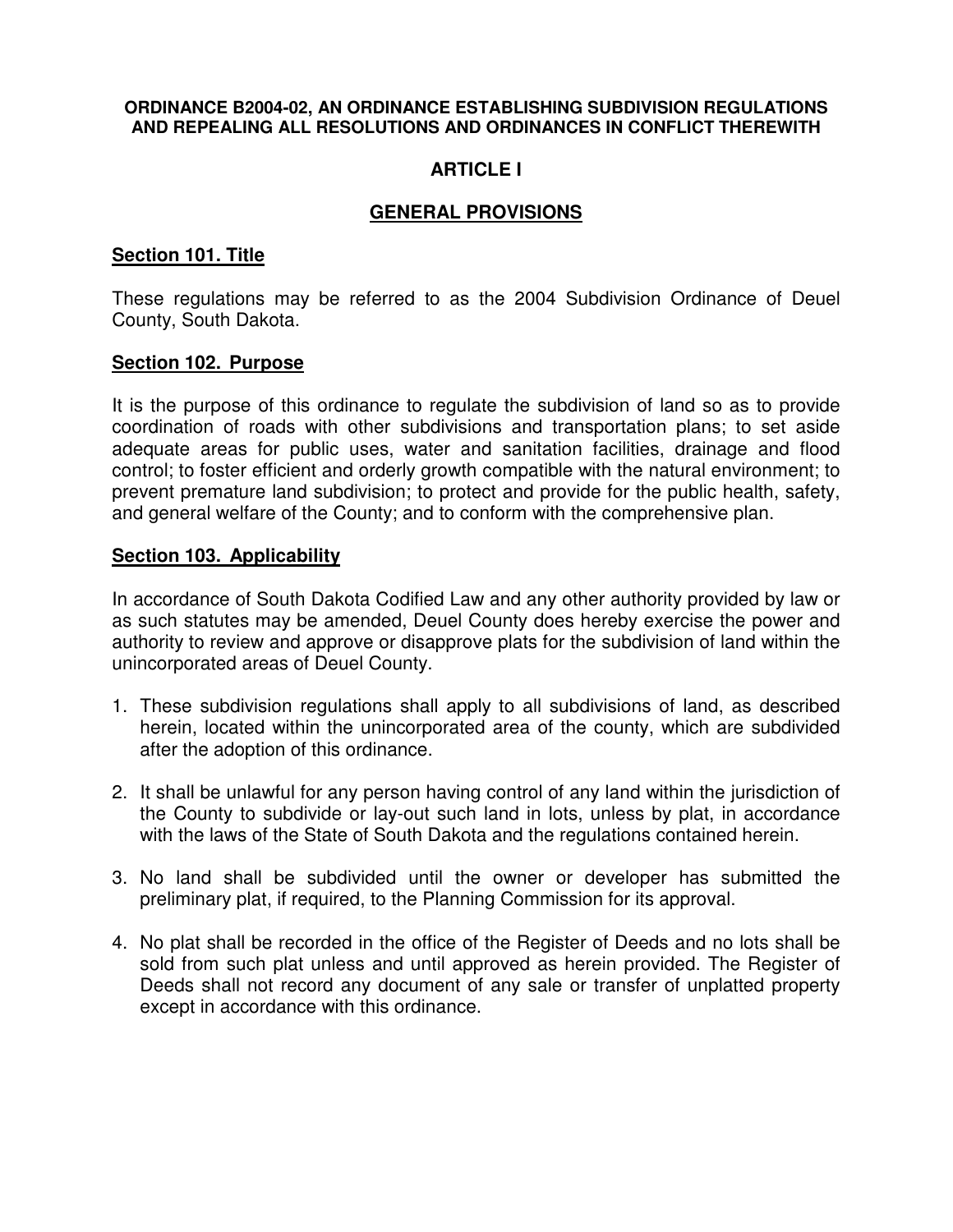# **Section 104. Conformity With Other Plans**

In addition to the requirements established herein, all subdivision plans and plats shall comply with the following laws, rules, and regulations:

- 1. The Comprehensive Plan for the County and the policies set forth therein.
- 2. The Zoning Ordinance of the County.
- 3. Other plans which may be or have been adopted that would affect the subdivision and use of the land.

## **Section 105. Interpretation, Conflict, and Seperability**

- 1. Interpretation. In their interpretation and application, these regulations shall be held to be minimum requirements for the promotion of the public health, safety, and general welfare.
- 2. Conflict. Where any provision of these regulations imposes restrictions different from those imposed by any other provision of these regulations or any other ordinance, rule or regulation, or other provision of law, whichever provisions are more restrictive or impose higher standards shall control.
- 3. Seperability. Should any article, section, sub-section, or provision of these regulations be declared by a court of competent jurisdiction to be invalid or unconstitutional, such decision shall not affect the validity or constitutionality of the subdivision ordinance as a whole or any part thereof, other than the part so declared to be invalid or unconstitutional.

### **Section 106. Amendments**

For the purpose of providing for the health, safety and general welfare of the community, the County Commission may from time to time amend the provisions imposed by these subdivision regulations. Public hearings on all proposed amendments shall be held by the Planning Commission and the County Commission in the manner prescribed by law.

### **Section 107. Variances**

- 1. Exceptional Conditions
	- a. General. The Planning and Zoning Commission may recommend and the County Commission may grant variances from the provisions of these regulations, but only after determining that:
		- (1) There are unique circumstances or conditions affecting the property.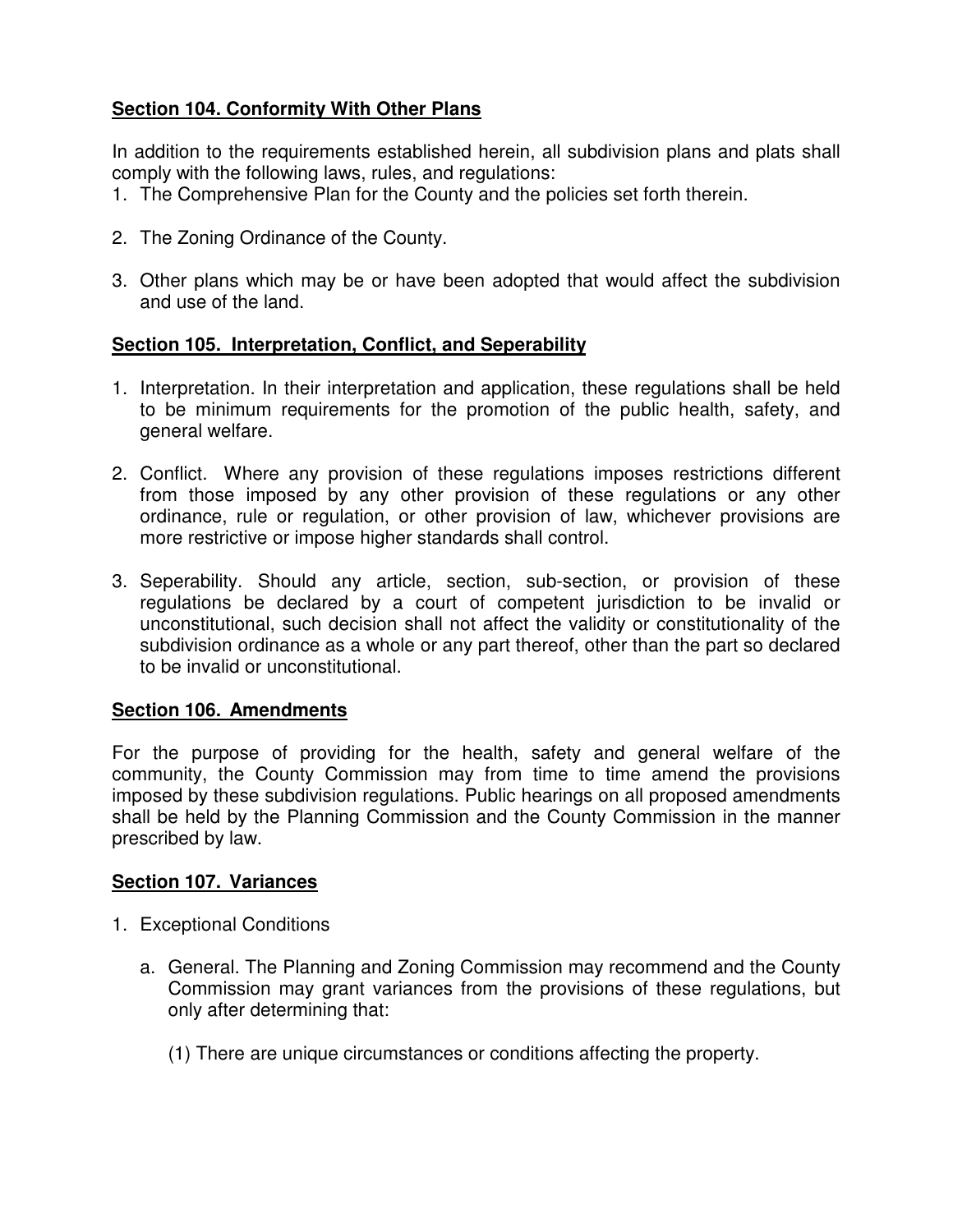- (2) The variance is necessary for the reasonable and acceptable development of the property in question.
- (3) The granting of the variance will not be detrimental to the public welfare or injurious to adjacent property.
- (4) The variance will not permit or encourage uses contrary to zoning regulations.
- c. Conditions. In approving variances, the Planning Commission may require such conditions as will, in its judgment, secure substantially the objectives of the standards or requirements of these regulations.
- d. Procedures. A petition for any such variations shall be submitted in writing by the subdivider at the time when the petition is filed for the consideration of the County Commission. The petition shall state fully the grounds for the application and all of the facts relied upon by the petitioner.

### **Section 108. Enforcement**

1. It shall be the duty of the Administrative Official to enforce these regulations and to bring to the attention of the States Attorney any violations or lack of compliance herewith.

#### **Section 109. Violations**

- 1. No person, firm, or corporation shall transfer, sell, or negotiate to sell any parcel either by reference to, exhibition of, or by the use of a subdivision plan before a plat of such subdivision has been approved by the County in accordance with this ordinance and has been filed with the County Register of Deeds.
- 2. The subdivision of any lot or any parcel of land, by the metes and bounds description for the purpose of sale, transfer or lease, with the intent of evading the terms of this ordinance shall not be permitted.
- 3. No zoning or building permit shall be issued for the construction of any building or structure located on a lot or plat subdivided or sold in violation of the provisions of this ordinance.

### **Section 110. Penalties**

Any person, firm, or corporation violating the provisions of this ordinance shall be subject to a maximum penalty of a \$200 fine, 30 days in jail, or both; or up to the maximum penalty allowed by law. Each and every day that the violation continues may constitute a separate offense.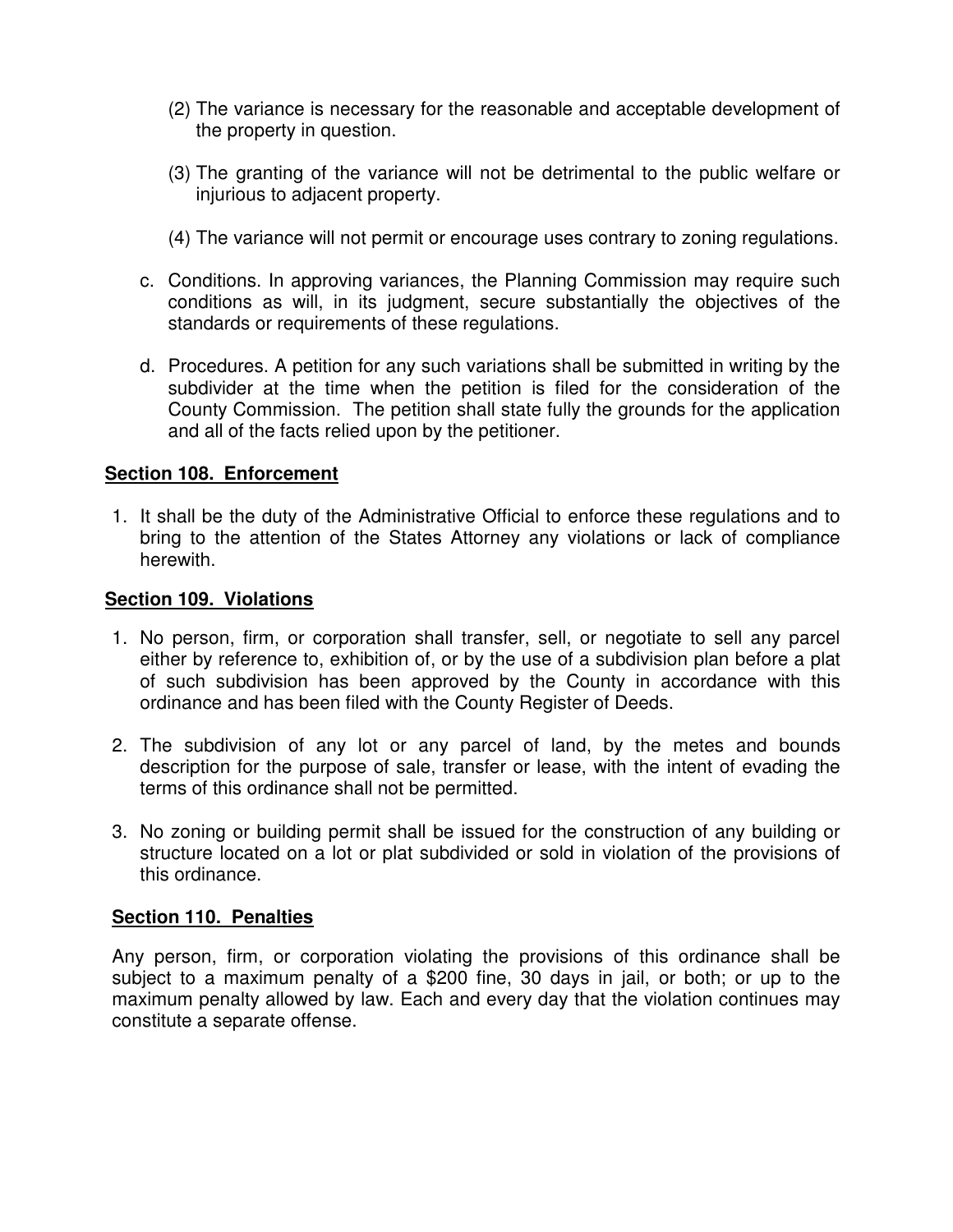# **Section 111. Effective Date**

This ordinance shall take effect and be in force from, and after, its passage and publication according to law.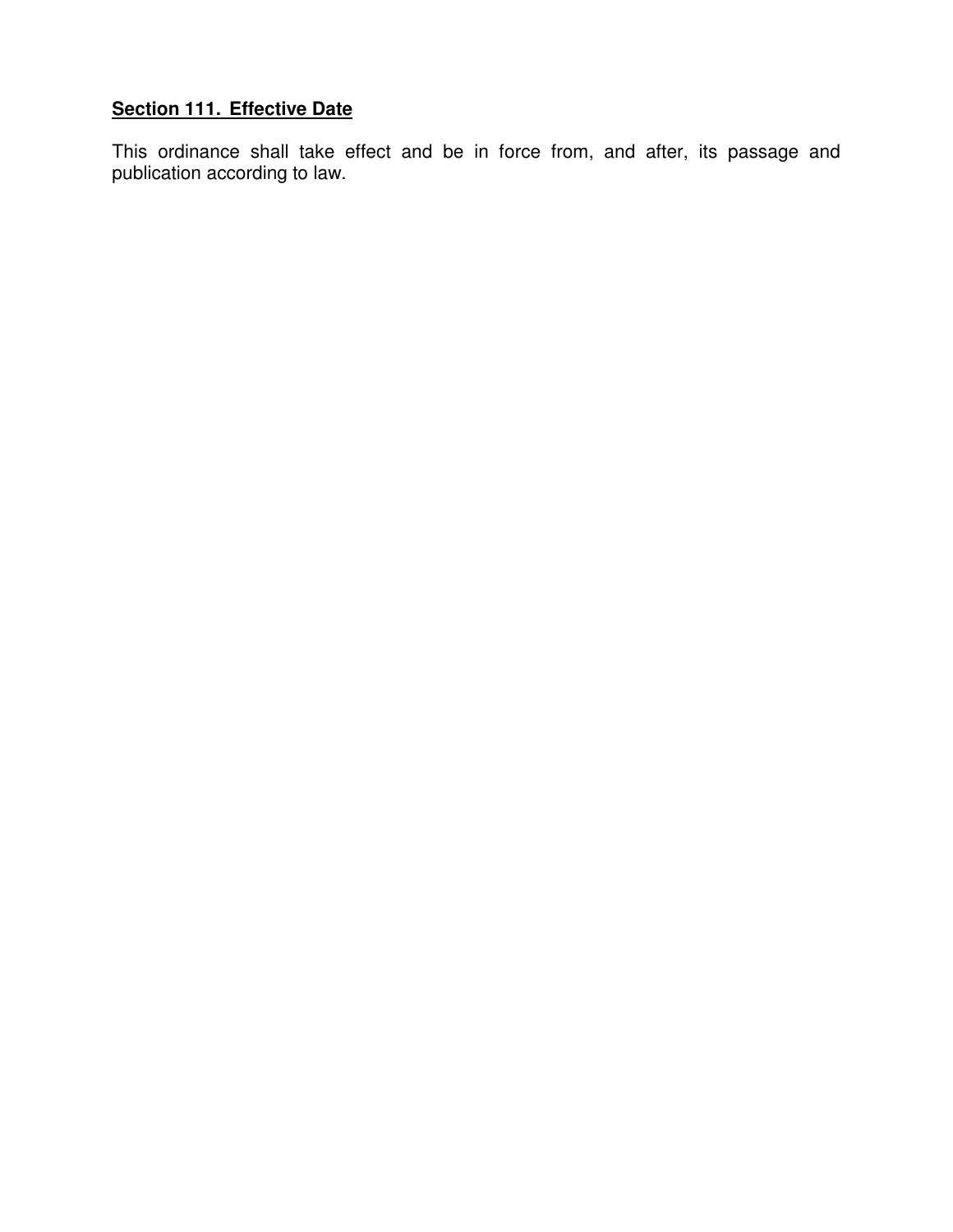# **ARTICLE II**

## **SUBDIVISION PLANS IN GENERAL**

### **Section 201. Plat Required**

Whenever any subdivision of land is proposed, before any contract is made for the sale of any part thereof, and before any permit for the erection of a structure in such proposed subdivision shall be granted, the developer, owner, or authorized agent shall apply for and secure approval of such proposed subdivision in accordance with the procedures set forth below.

#### **Section 202. Recording, Use and Selling**

- 1. No plat of any subdivision shall be allowed to be recorded with the Register of Deeds or have any validity until it has been approved in the manner prescribed by this ordinance. If any such unapproved plat is recorded, it is invalid and the County Commission shall institute proceedings to have the plat stricken from the records.
- 2. No owner, or agent of the owner, of any land located within a subdivision shall transfer or sell any land by reference to, exhibition of, or by the use of a subdivision plan before a plat of said has been approved and recorded in the manner prescribed herein.
- 3. No local agency shall issue any permit or grant any approval necessary to develop any real property which has been divided, or which has resulted from a division, in violation of the provisions of this Ordinance if it is found that such real property is contrary to the public health, safety, or welfare. The authority to deny such a permit shall apply whether the applicant was the owner of record at the time of such violation or whether the applicant is the current owner of record or a vendee of the current owner pursuant to a contract of sale with, or without, actual or constructive knowledge of the violations at the time of acquisition of his interest in said real property.
- 4. The subdivision of any lot or any parcel of land, by the use of metes and bounds description for the purpose of sale, transfer, or lease with intent of evading these regulations, shall not be permitted.

### **Section 203. Plat Approval Process**

1. All proposed subdivision plats must be approved through a three-phase development process. Where a proposed subdivision would contain no more than two (2) parcels or plots of land and no new roads, the procedure of preparing a sketch plan and preliminary plat may be waived by the County Commission.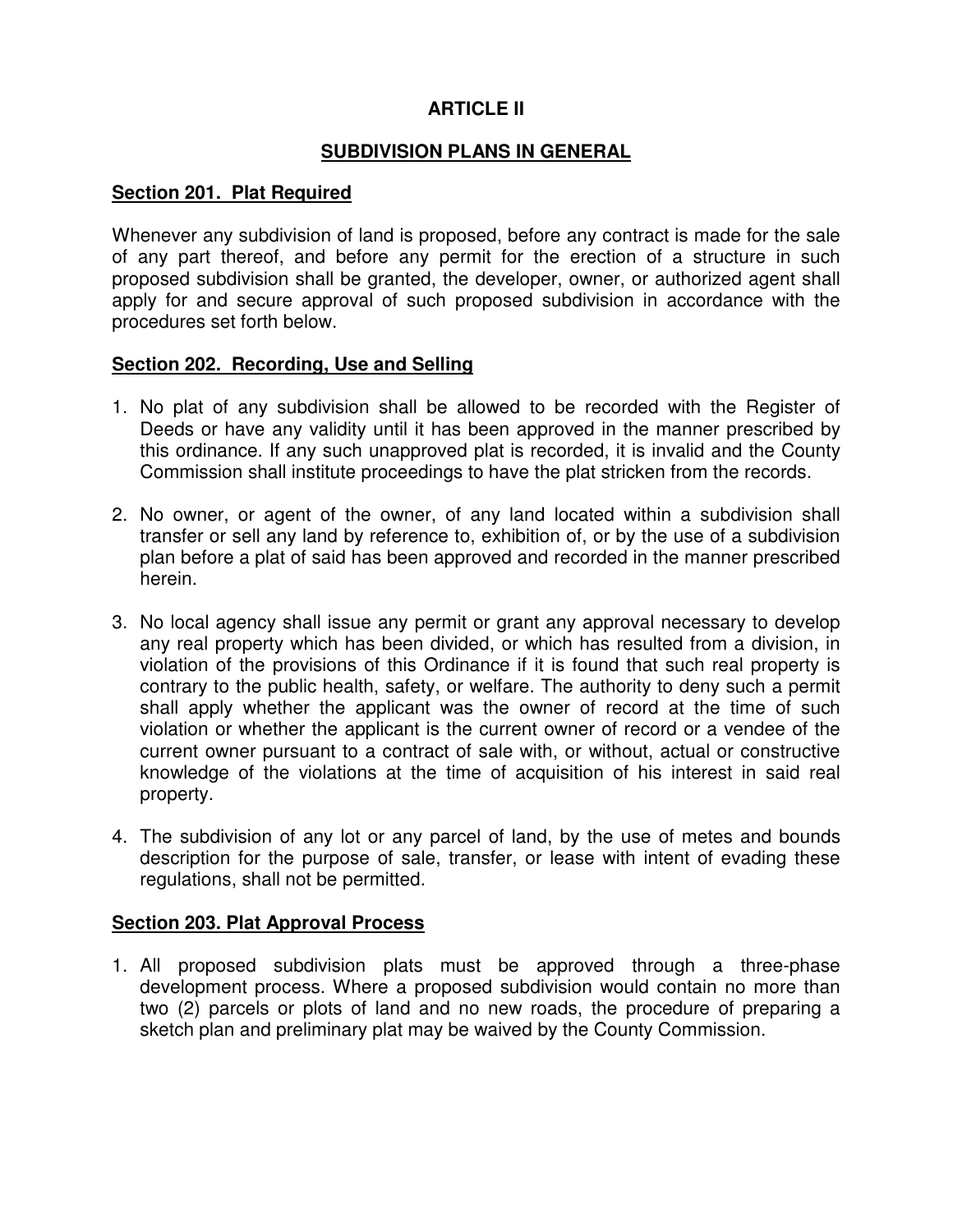#### a. Sketch Plan

Prior to the submission of the preliminary plat to the Planning Commission, the developer shall present a sketch of the proposed plan to the Administrative Official for discussion and comments regarding the requirements for the general layout of roads, reservations of land, road improvements, drainage, and similar matters as well as the availability of services. This informal review should prevent unnecessary costly revisions in the layout and development of the subdivision. The informal advisory meeting does not require formal application, fee, or filing of plat with the Planning and Zoning Commission or County Commission

b. Preliminary Plat

Based on the discussion of the sketch plan, the applicant may submit the preliminary plat for approval. The preliminary plat shall provide all of the information indicated in Article III. This plan will be subject to review by the Administrative Official and Highway Superintendent, and approval of the Planning and Zoning Commission and the County Commission.

c. Final Plat

The final plat shall provide the information indicated in Article IV and shall require the approval of the County Commission. At the time of the final plat, either all or a portion of the preliminary plat may be approved by the County Commission for platting.

2. Replats

If the land proposed for platting is a resubdivision, it shall require a preliminary plat and a plat of the resubdivision, requiring the same review and approval procedures as the preliminary plan and the plat, unless the resubdivision meets the requirements set forth in Section 5.01. The County Commission may waive the requirements for a preliminary plat.

3. Plat Review Fee.

A fee shall be levied for the examination and approval or disapproval of every plat reviewed by the County Commission. At the time preliminary plat(s) or final plat, when a preliminary plat is not required, are filed with the Administrative Official, the subdivider shall pay to the Administrative Official the amount of ten dollars (\$10) for each plat and five dollars (\$5) for each lot shown on each plat. Prior to release of the plat, the developer shall also pay for the cost of all road signs as specified in Section 603.5.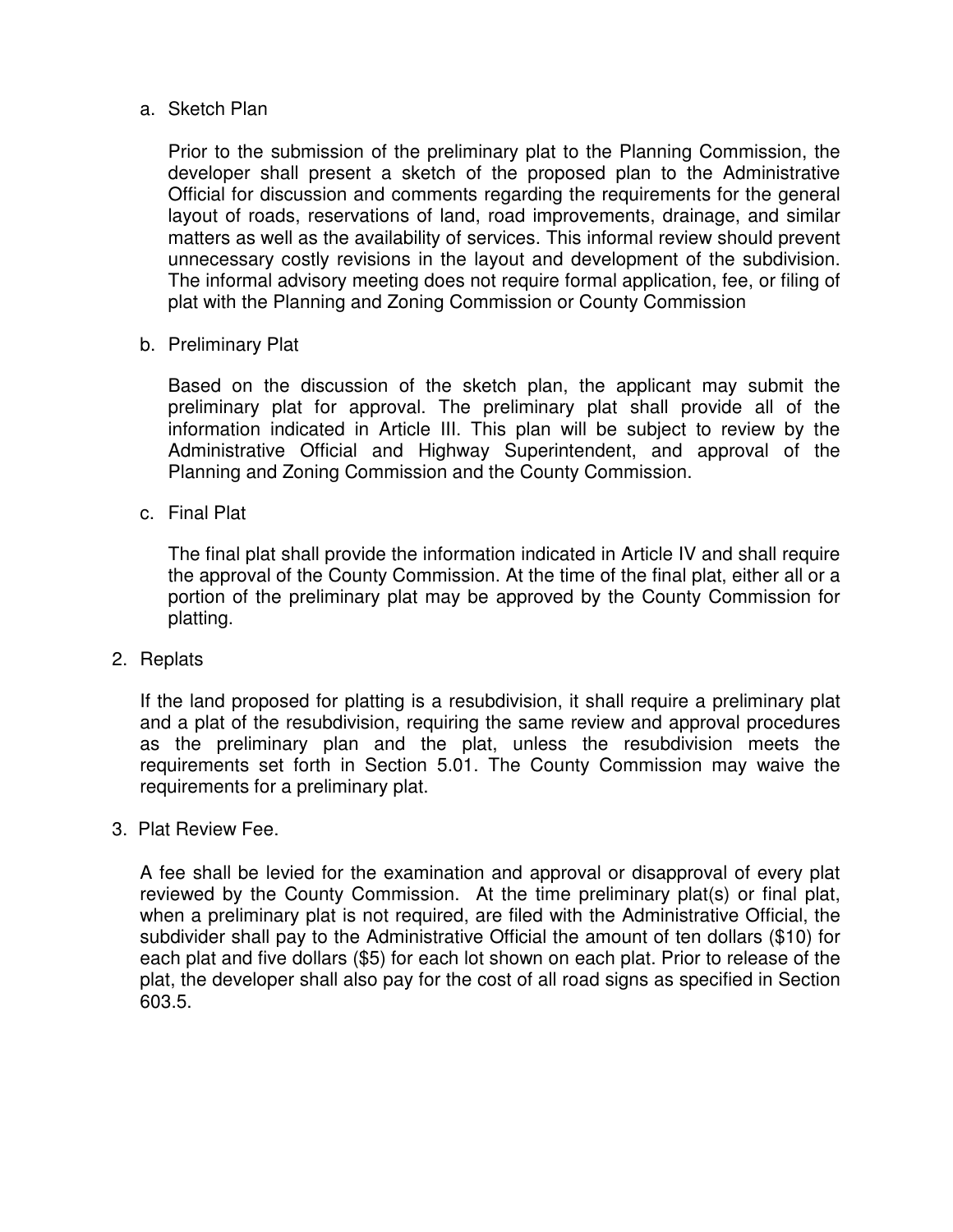# **ARTICLE III**

# **PRELIMINARY PLAT**

### **Section 301. Preliminary Plat Approval**

1. General.

After meeting informally with the Planning and Zoning Commission or Administrative Official, the subdivider shall cause to be prepared a preliminary plat prior to the making of any street improvements or the installation of any utilities. The preliminary plat shall provide all of the information indicated in Section 301.3 below. The preliminary plat will be subject to review and revision by the Administrative Official and Planning and Zoning Commission.

- 2. Procedure:
	- a. One (1) copy of the preliminary plat and the required supplemental material shall be filed with the Administrative Official who shall transmit them to the Planning and Zoning Commission. Such filing shall take place at least ten (10) days prior to the meeting of the Planning and Zoning Commission at which it is to be considered.
	- b. The Planning and Zoning Commission shall study the said preliminary plat to see if it is consistent with the standards set forth in these regulations. Following a hearing and due consideration of the preliminary plat, the Planning and Zoning Commission shall transmit all copies of the preliminary plat to the County Commission together with its recommendation, within sixty (60) days after receipt thereof. Said recommendation shall include approval, disapproval, or suggestions for modification and the reasons thereof, and a discussion of the effect of said plat on the comprehensive plan. Said recommendation shall be of an advisory nature only. If the Planning and Zoning Commission does not act within sixty (60) days, the preliminary plat shall be deemed to have received a favorable recommendation in all respects, and shall receive due consideration by the County Commission.
	- c. Following a hearing and due consideration of the preliminary plat, the County Commission shall approve, disapprove, or modify the plat and shall impose those requirements or grant those variances in conformance with this ordinance deemed necessary and appropriate by the County Commission for final approval. The action of the County Commission, together with all modifications, requirements, variances, and reasons thereof, shall be noted on all copies of the preliminary plat application. One (1) copy shall be returned to the subdivider and one (1) copy retained by the Administrative Official. Approval of the preliminary plat shall indicate approval of the development concept only, and it does not constitute an acceptance or approval of the subdivision plan; therefore, no zoning or building permits shall be issued based on the approval of the preliminary plat.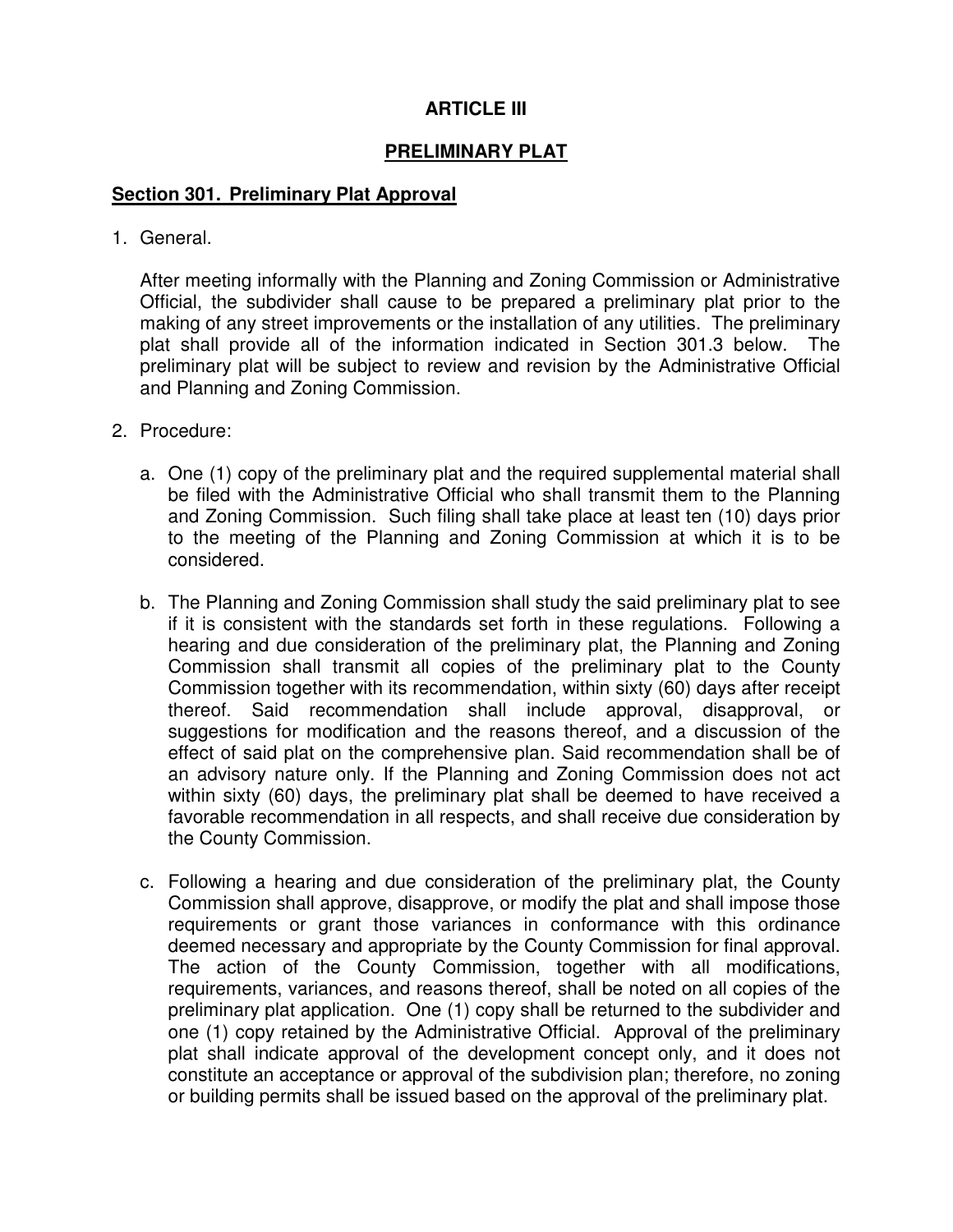- d. The approval of a preliminary plat shall be effective for a period of three (3) years, at the end of which time approval of the subdivision plat or a portion thereof must have been obtained from the County Commission. Any plan which has not received approval for all or a portion of it within the period of time set forth herein, shall be null and void, and the developer shall be required to resubmit a new plan for preliminary approval subject to any new subdivision regulations.
- 3. Preliminary Plat Information. The preliminary plat shall meet the standards of design as set forth in Article IV and shall show the following information:
	- a. Names of subdivision, names and addresses of the owners, and engineer or surveyor, and the names of adjoining property owners of any perimeter boundary to the subdivision. The name of the subdivision shall not duplicate, be the same in spelling or alike in pronunciation with the name of any other recorded subdivision, unless it is an extension of or adjacent to said subdivision.
	- b. Date, north point and scale. Scale shall not be less than one (1) inch equals one hundred (100) feet.
	- c. Location of property lines, roads, existing utilities with size of lines, and other underground installations.
	- d. Acreage of land to be subdivided.
	- e. Existing and proposed utility systems.
	- f. Contours at an interval of not greater than five (5) feet; also, the locations of watercourses, bridges, wooded areas, and such other topographic features as may be pertinent to the subdivision.
	- g. Lot lines, lot numbers, and minimum building setback lines.
	- h. Location of proposed culverts and other drainage provisions.
	- i. Preliminary Drainage and Grading. The existing drainage pattern for the area should be generally shown along with any proposed cut and fill operations which would alter the existing drainage patterns.
	- j. Erosion Control. In any proposed subdivision in which an area greater than five acres will be disturbed, or in areas where topographic features are such that erosion, siltation or temporary runoff problems may occur, a site plan shall be required showing how these problems will be resolved.
	- k. Proposed easements, dedications, and reservations of land to be considered for sale or dedication to public use.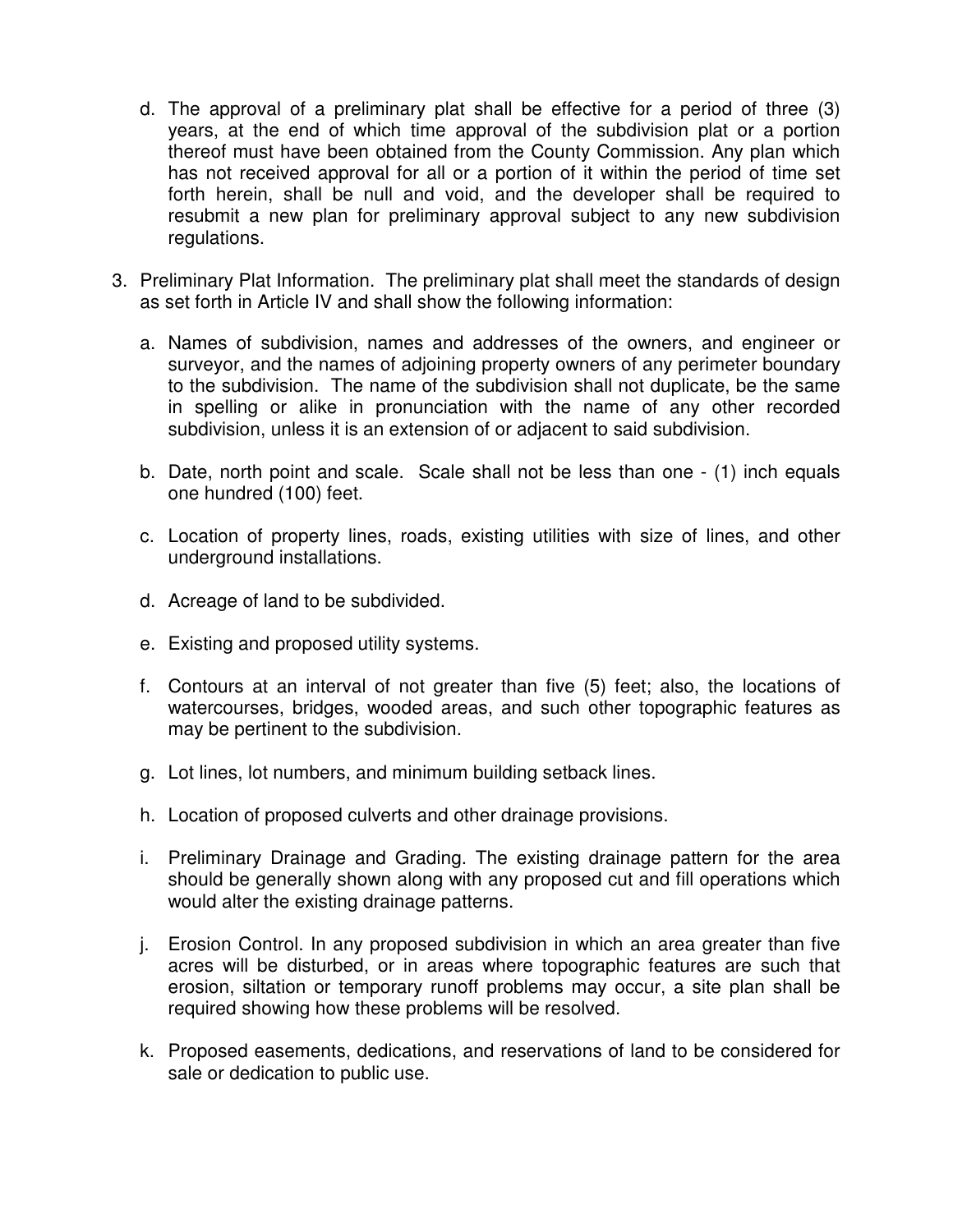- l. Names of new streets.
- m. Copies of proposed deed restrictions, if any, shall be attached to the preliminary plat.
- n. Certificates of approval for endorsement by the Planning Commission and County Commission.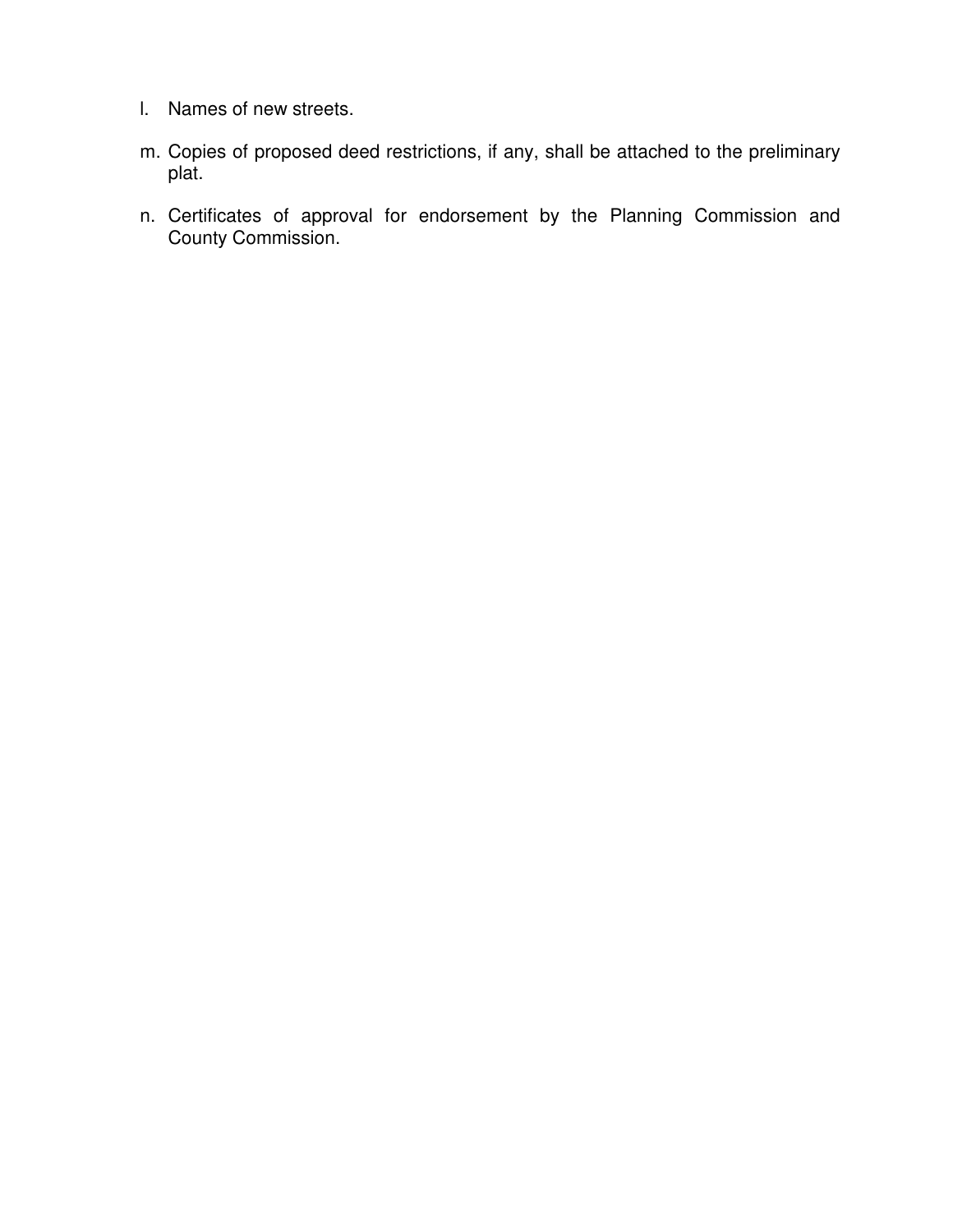# **ARTICLE IV**

## **FINAL PLAT**

#### **Section 401. Final Plans**

Following the approval of the Preliminary Plat, if the developer wishes to proceed, final drainage, grading and erosion control plans shall be submitted to the Administrative Official and Highway Superintendent for review and approval. Any or all of these plans may be deleted at the County Commission's discretion.

#### **Section 402. Final Plat Approval**

- 1. General. The final plat shall conform substantially to the preliminary plat as approved; and it may constitute only a portion of the preliminary plat, which the subdivider proposes to record and develop.
- 2. Procedure:
	- a. Following the approval of the preliminary plat, if the developer/subdivider wishes to proceed, three (3) copies of the final plat and required supplemental material shall be filed with the Administrative Official, who shall transmit them to the Chairperson of the Planning and Zoning Commission. Such filing shall take place at least ten (10) days prior to the meeting of the Planning and Zoning Commission at which it is to be considered.
	- b. The Planning and Zoning Commission shall study the said final plat to see if it is consistent with the minimum standards set forth in these regulations. Following due consideration by the Planning and Zoning Commission, the Planning and Zoning Commission shall transmit three (3) copies of the final plat to the County Commission, together with its recommendation, within sixty (60) days after receipt thereof. Said recommendation shall include approval, disapproval, or suggestions for modifications and reasons thereof, and a discussion of the effect of said plat on the comprehensive plan. Said recommendation shall be of an advisory nature only. If the Planning and Zoning Commission does not act within sixty (60) days, the final plat shall be deemed to have received a favorable recommendation in all respects, and shall then receive due consideration by the County Commission.
	- c. When the County Commission has approved the final plat, one (1) copy shall be returned to the subdivider with the approval of the County Commission certified thereon, for filing with the County Register of Deeds as an official plat of record within (90) days after the date of approval thereof by the County Commission. Another copy certified by the County Commission will be transmitted to the appropriate Director of Equalization for his/her records.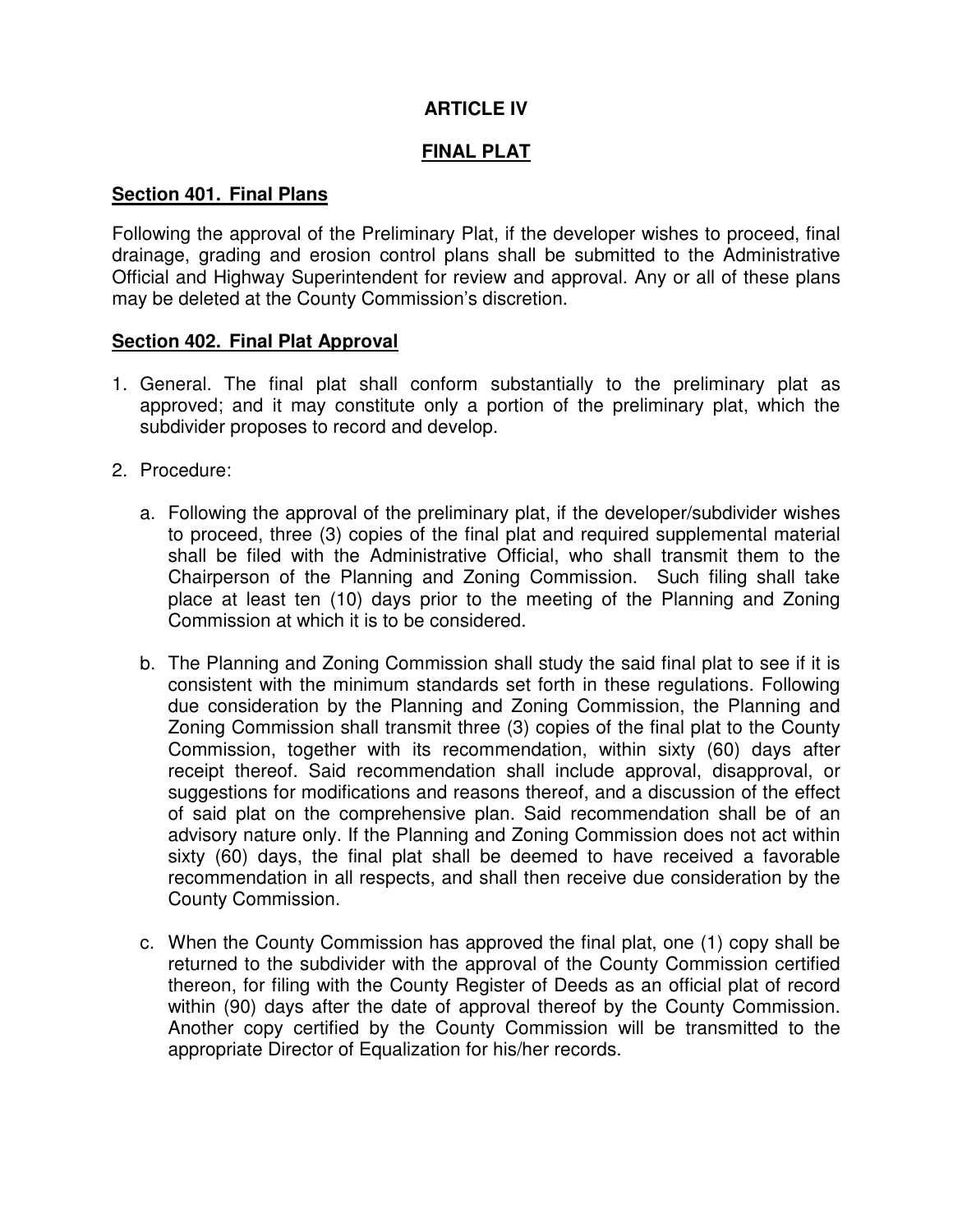- 3. Final Plat Information. The following information is required for final plats for subdivisions:
	- a. The original or reproducible final plat shall be drawn in black ink and shall be uniform size, fifteen (15) inches by twenty-six (26) inches or eight and one–half (8 ½) inches by fourteen (14) inches. The scale shall be one (1) inch equals one hundred (100) feet or larger.
	- b. The final plat shall show the following information:
		- (1) Date, title, name and location of subdivision, graphic scale, and true north line.
		- (2) All dimensions, angles, bearings, and similar data on the plat shall be tied to primary control points. Locations and descriptions of said control points shall be given. Except where deemed clearly unreasonable or infeasible by the County Commission, these control points shall be the located section corners of the Coordinate System of the State of South Dakota.
		- (3) Name and right-of- way width of each street, easements, or other right-ofway.
		- (4) Lot numbers, lot lines, and frontage dimensions.
		- (5) Location and description of monuments.
		- (6) Purpose for which sites are dedicated or reserved.
	- c. The final plat shall be accompanied by:
		- (1) Certification on plat of title showing that the applicant is the owner, that the making of the plat receives his consent and is in accordance with his desires, and a statement by such owner dedicating streets, rights-of-way, and other sites for public use.
		- (2) Certification on plat by registered engineer as to the accuracy of survey and plat.
		- (3) Certification that the subdivider has complied with one of the following alternatives – alternative to be determined by the County Commission:
			- (a) All improvements have been installed in accordance with the requirements of this ordinance, or;
			- (b) A security bond or certified check has been posted with the Auditor, per the requirements of Section 403, to assure such completion of all required improvements, or;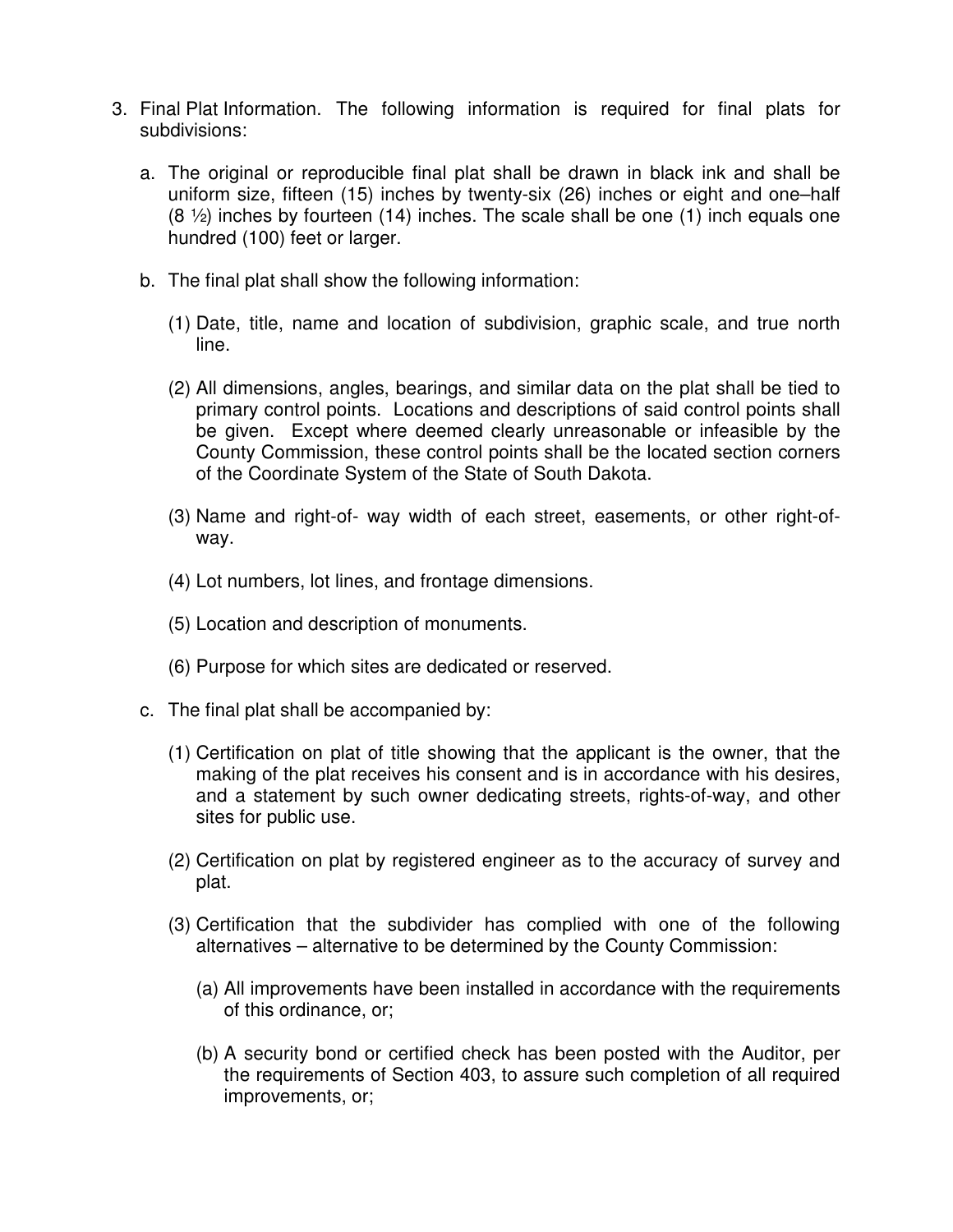(c) At the County Commission's discretion, the subdivider shall file a Letter of Assurance, per the requirements of Section 403, to establish the responsibility for the construction of such improvements in a satisfactory manner and within a period specified by the County Commission, such period not to exceed three years. An extension to that three-year period may be granted at the discretion of the County Commission. Said Letter of Assurance shall be recorded with the Register of Deeds at the time of filing the Plat.

A copy of each Letter of Assurance shall be placed on file in the Administrative Official's Office and prior to the issuance of any permits, the permit applicant shall be presented with the Letter of Assurance so that he or she will be made aware of where the responsibilities lie for the installation of any improvements not yet in place.

- (4) Protective covenants shall either be placed directly on the final plat or attached thereto in form for recording.
- (5) Certification on plat by the County Commission that the plat has been approved for recording in the office of the County Register of Deeds.
- (6) A copy of the certificate of the County Director of Equalization that he/she has received a copy of such plat.
- (7) Endorsed on plat or attached to the certificate of the county treasurer that all taxes which are liens upon any land included.

### **Section 403. Guarantee in Lieu of Completed Improvement.**

- 1. No final subdivision plat shall be approved by the County Commission or accepted for record by the Register of Deeds until the required improvements have been installed in accordance with the preliminary plat and approved by the County Commission; or in lieu of such prior construction, the County Commission may accept a letter of assurance, or a security bond in an amount equal to the estimated cost installation of the required improvements, whereby improvements may be made and utilities installed without cost to the County in the event of default of the subdivider.
- 2. Prior to installation of any required improvements and prior to approval of the final plat, the subdivider shall enter into a contract (Letter of Assurance) in writing with the County requiring the subdivider to furnish and construct said improvements at his sole cost and in accordance with plans and specifications and usual contract conditions, which shall include provision for supervision of details of construction by a Engineer and grant to the Engineer authority to correlate the work to be done under said contract by any sub-contractors authorized to proceed thereunder and with any other work being done or contracted by the County in the vicinity. At the County's discretion they may require that the agreement require the subdivider make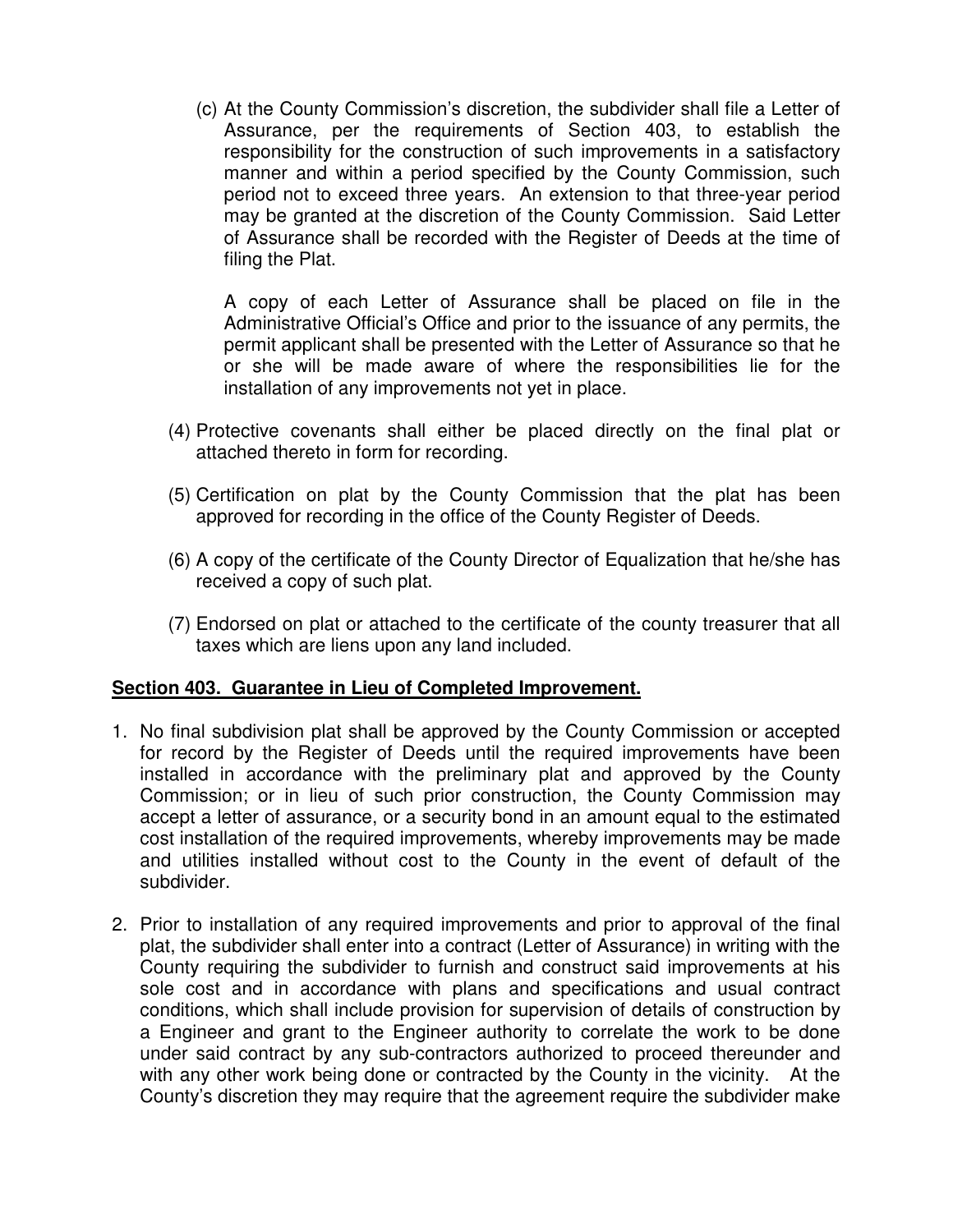an escrow deposit or in lieu thereof to furnish a performance bond, the amount of the deposit and penal amount of the bond to be equal to one hundred (100) percent of the Engineer's estimate of the total cost of the improvements to be furnished under the contract, including the cost of inspection. On request of the subdivider the contract may provide for completion of part or all of the improvements covered thereby prior to acceptance of the plat, and in such event the amount of the deposit or bond shall be reduced in a sum equal to the estimated cost of the improvements so completed prior to acceptance of the plat only. The time for completion of the work and several parts thereof shall be determined by the County Commission upon recommendation of the Engineer after consultation with the subdivider and shall be reasonable in relation to the work to be done, the seasons of the year, and proper correlation with construction activities in the subdivision.

- a. If The County Requires A Financial Guarantee: The contract (Letter of Assurance) provided above shall require the subdivider to make an escrow deposit or in lieu thereof furnish a performance bond as follows:
	- 1. Escrow Deposit: An escrow deposit shall be made with the Auditor in a sum equal to one hundred (100) percent of the total cost as estimated by the Engineer, including cost of inspection by the County, of all the improvements to be furnished and installed by the subdivider pursuant to the contract and which have not been completed prior to approval of the final plat.

The County shall be entitled to reimburse itself out of said deposit for any cost and expense incurred by the County for completion of the work in case of default of the subdivider under said contract, and for any damages sustained on account of any breach thereof. Upon completion of the work and termination of any liability, the balance remaining in said deposit shall be refunded to the subdivider.

2. Performance Bond: In lieu of making the escrow deposit above described, the subdivider may furnish a public contractor's performance bond in form prescribed by statute, with corporate surety in a penal sum equal to one hundred (100) percent of the total cost as estimated by the Engineer, including cost of inspection by the County, of all of the improvements to be furnished and installed by the subdivider pursuant to the contract and which have not been completed prior to approval of the final plat. The bond shall be approved by the States Attorney and filed with the Auditor.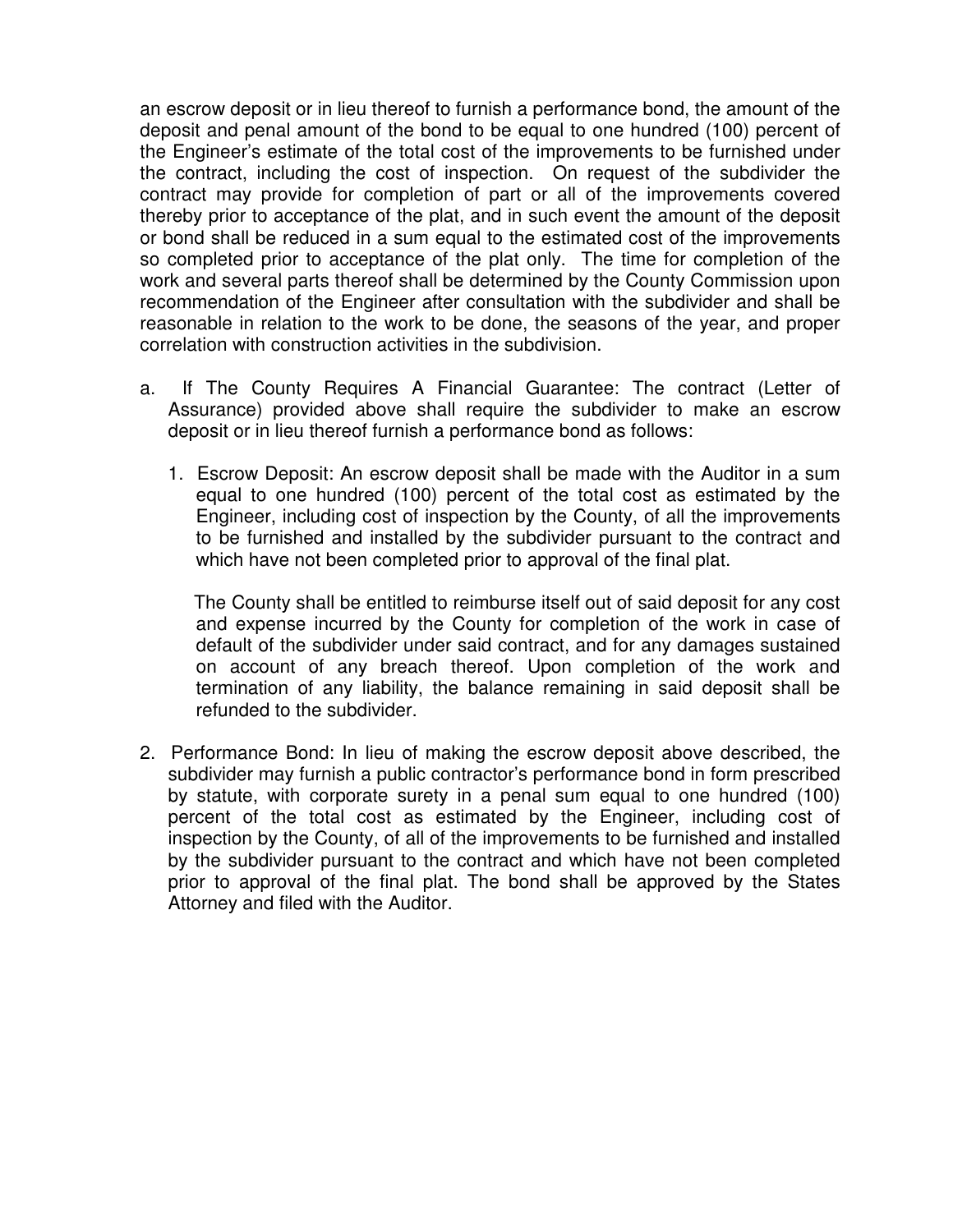# **ARTICLE V**

## **REPLATS AND PLAT VACATIONS**

#### **Section 501. Replats**

- 1. If the land proposed for platting is a resubdivision, it shall require a preliminary plat and a final plat of the subdivision, requiring the same review and approval procedures, including the fees, as the original preliminary and final plats. However, if the resubdivision meets the following requirements, then it may be submitted as a plat.
	- a. The perimeter of the tract being replatted shall not be altered by the replat.
	- b. The previous platting lines shall be shown on the plat.
	- c. The grades shall not be changed from the drainage plan which was submitted and approved with the original plat, or if the grades are to be changed, or if no drainage plan was submitted with the original plat, then a drainage and grading plan shall be submitted and approved for the resubdivision.

#### **Section 502. Vacation of Plats**

Any plat or any part of a plat intended to be vacated shall be governed by the requirements of SDCL Chapter 11-3.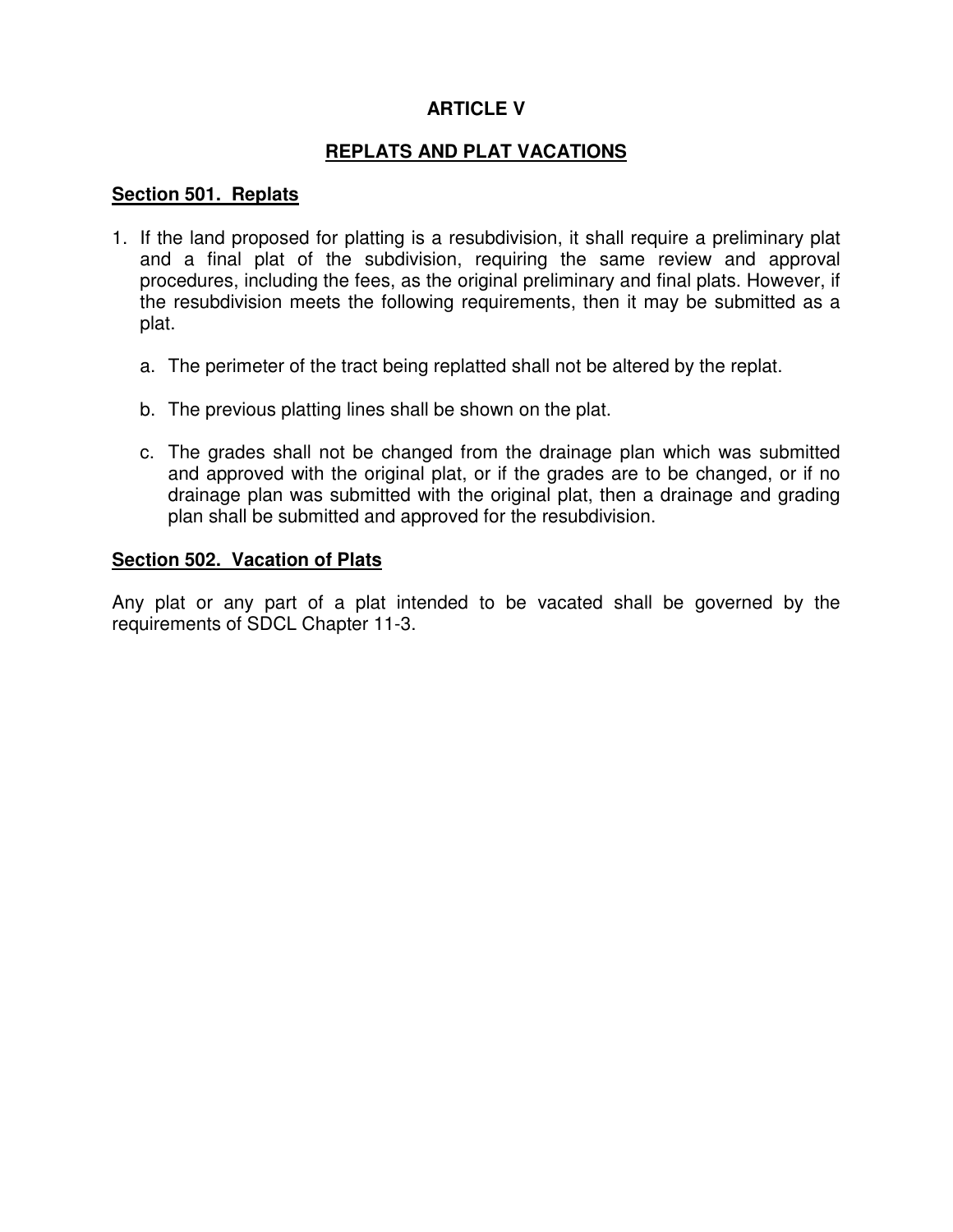# **ARTICLE VI**

### **GENERAL REQUIREMENTS AND MINIMUM STANDARDS OF DESIGN**

#### **Section 601. General**

1. The County Commission shall impose the following general requirements and compel all subdividers to comply with the principles of design in the layout of subdivisions hereinafter described.

### **Section 602. Suitability of the Land for Subdivision Development**

- 1. If the County Commission finds that land proposed to be subdivided is unsuitable for subdivision development due to flooding, bad drainage, steep slopes, rock formations, and other such conditions as may increase the danger of health, life, or property or aggravate erosion or flood hazards; and, if from adequate investigations, conducted by all public agencies concerned, it has been determined that in the best interest of the public, the land should not be platted and developed for the purpose proposed, the County Commission shall not approve the land for subdivision unless adequate methods are formulated by the subdivider for meeting the problems that will be created by the subdivision and development of the land.
- 2. The County Commission may refuse to approve what it considers to be scattered or premature subdivision of land which would necessitate an excessive expenditure of public funds for the supply of such services such as undue maintenance costs for adequate roads.

### **Section 603. Arrangement and Design**

- 1. The arrangement, character, extent, location and grade of all streets shall be in accordance with good planning principles and shall be considered in their relation to existing and planned streets, topographical conditions, to public convenience and safety, and in appropriate relation to the proposed uses of land to be served by such streets.
- 2. The arrangement of streets in a new subdivision shall conform to the Major Street Plan and shall make provisions for the continuation of existing streets in adjoining areas or their proper projection where adjoining land is not subdivided.
- 3. Roads shall be related appropriately to the topography and arranged so that building sites are at or above the road grade.
- 4. All new subdivision roads shall be properly integrated with the existing system of roads. There should be a road connecting adjacent subdivisions where topographical and land use considerations permit.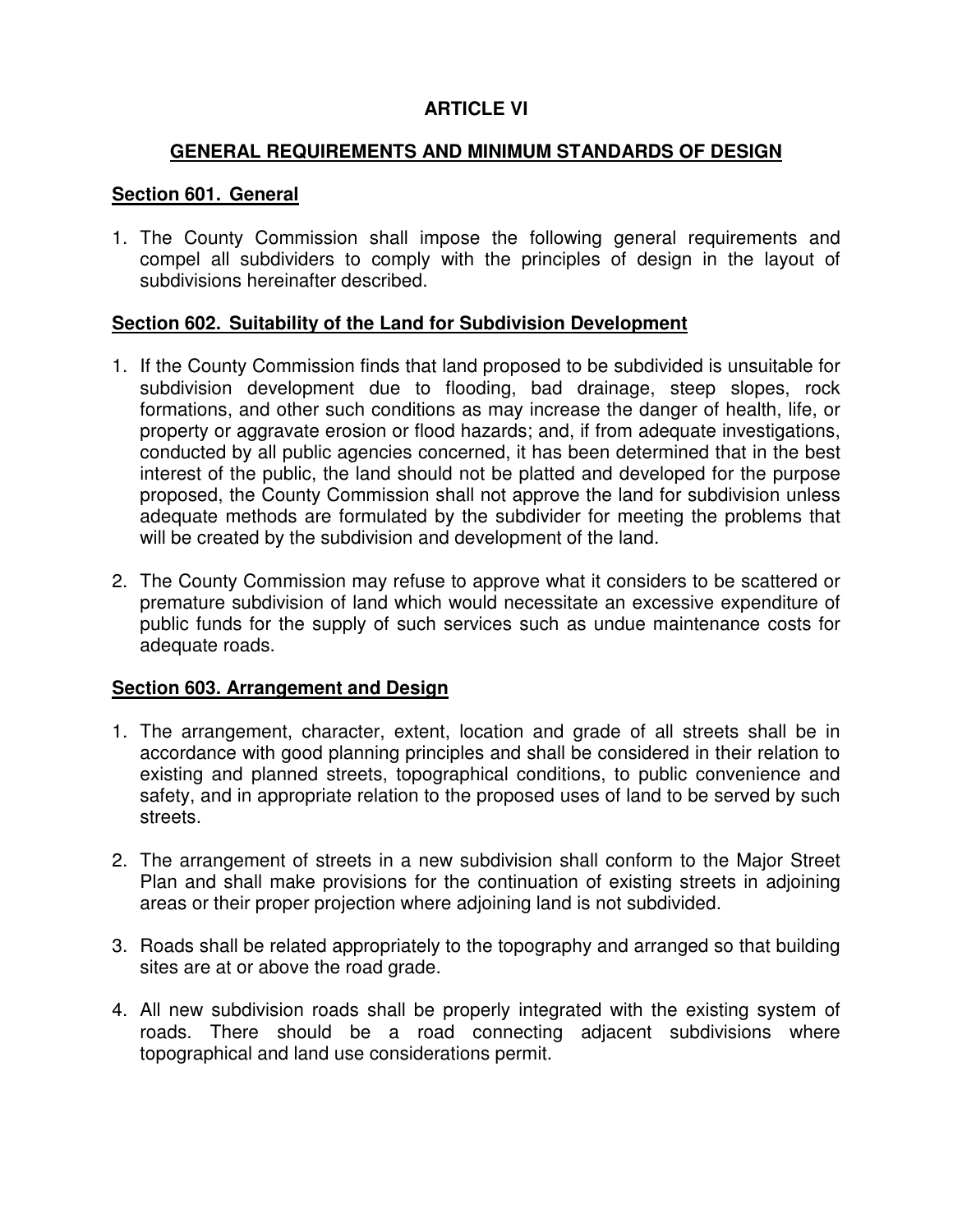- 5. In order to maintain consistent signage throughout the County, it shall be the County's responsibility to erect road signs at all road intersections, both public and private, within the new subdivision. The owner or developer shall pay the County for all material and installation costs as determined by the Highway Superintendent.
- 6. Proposed roads shall be extended to the boundary lines of the tract to be subdivided, unless prevented by topography or other physical conditions.
- 7. The arrangement of all roads shall be such as not to cause hardship to adjoining landowners when they plat their own land and seek access to the roads.
- *8.* All subdivision roads shall be permanently dedicated as public rights-of-way or shown as private roadways. For the dedication of public right-of-way, the plat shall include a certificate for township acceptance of the road dedication or the owner's certificate shall describe the legal responsibilities for construction, repair and maintenance of said roads (see Section 802).
- *9.* When the traffic impact of one or more proposed property developments indicates that the public safety can be better served by the use of access easements, the following requirements shall apply:
	- a. The access easement shall provide for perpetual unobstructed access to the area it serves, and prohibit the erection of any structure within or adjacent to the access area which would interfere with the use of the access easement by the public or any governmental agency.
	- b. Access easements shall be indicated on the plat.
	- c. Any plat which shows an access easement as a means of access shall provide language in the owner's certificate (see Section 802) reserving the easement area for perpetual unobstructed access.

### **Section 604. Dedication of Right of Way and Roadway Width**

- 1. General. The following conditions shall govern the designation and minimum street right-of-way and roadway width:
	- a. Minimum Road Right-of-Way
		- (1) Roads shall have a minimum publicly dedicated right-of-way of 66 feet. An easement of sixty-six (66) feet shall be reserved for private roadways. A maximum right-of-way of one hundred (100) feet may be required on roads designated as arterial and collector.
		- (2) Cul-de-sacs are not encouraged but will be allowed where, due to physical constraints, they are necessary for the reasonable development of the subdivision. The minimum radius of a turnaround at the end of a cul-de-sac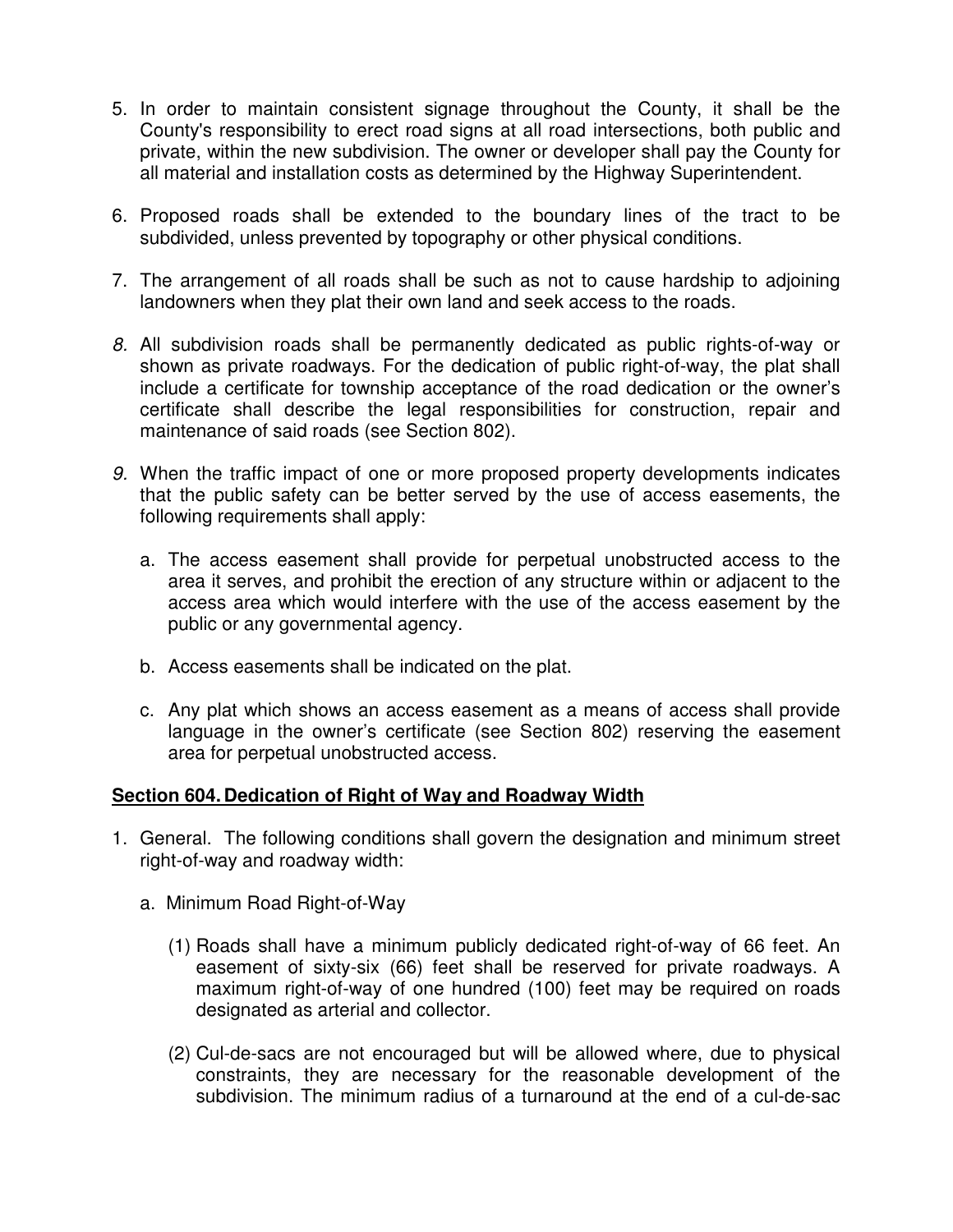shall be sixty (60) feet and the length of the road shall be generally limited to 500 feet. This shall also apply to private roadways.

b. Minimum roadway widths:

| <b>Street Type</b>              | <b>Pavement Width</b><br>(Measured from Curb Faces) |
|---------------------------------|-----------------------------------------------------|
| Arterial (State Roads)          | 60 feet                                             |
| <b>Collector (County Paved)</b> | 36 feet                                             |
| Local (County/Township Gravel)  | 24 feet                                             |

#### **Section 605. Access to Arterials and Collectors.**

- 1. Where a subdivision borders on or contains an existing or proposed arterial or collector road, access to such roads may be limited. The County Commission upon recommendation from the Planning and Zoning Commission may require that access to such streets be limited by one of the following means:
	- a. Access shall be limited to no more than one (1) non-farm access per one thousand three hundred and twenty (1,320) feet on a single side of a public road. This shall be determined on a mile by mile basis according to section lines.
	- b. The subdivision of lots so as not to back onto the arterial or collector road and front onto a parallel local street; no access shall be provided from the arterial or collector road, and screening shall be provided in a strip of land along the rear property line of such lots.
	- c. A series of cul-de-sacs, U-shaped streets, or short loops entered from and designed generally at right angles to such parallel streets, with the rear lines of their terminal lots backing on the arterial or collector road.
	- d. A marginal access or service road (separated from the arterial by a planting or grass strip and having access thereto at suitable points).
	- d. Reverse frontage with screen planting contained in a non-access reservation along the rear property line, or;
	- e. Deep lots with rear service drives, or;
	- f. Other treatment as may be necessary to adequately protect residential properties and to afford separation of through and local traffic.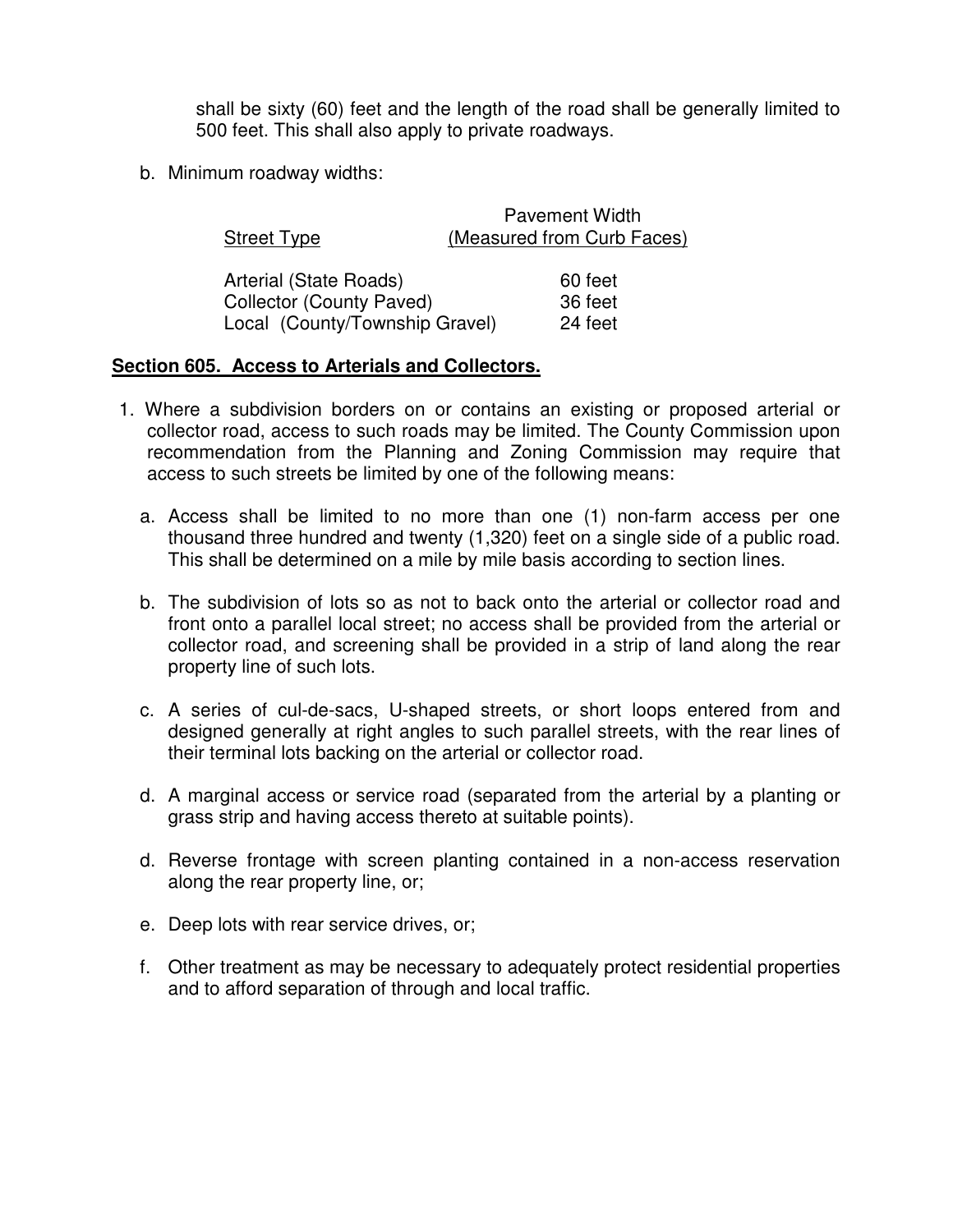## **Section 606. Intersections**

- 1. Streets shall intersect as nearly as possible at right angles, and no intersection shall be at an angle of less that 70 degrees.
- 2. Road curb intersections shall be rounded by a radius of at least thirteen (13) feet on minor streets and twenty (20) feet on collector streets. When the smallest angle of the street intersection is less than ninety (90) degrees, the County Commission may require curb radii of greater length.
- 3. No lot or other parcel of land which abuts on and has access to either a collector or a minor street shall have a service drive, curb cut, or other means of access to an arterial street within one hundred (100) feet of the right-of-way or any street which intersects such arterial street on the side on which such lot or parcel is located.
- 4. Street jogs with centerline offsets of less than one hundred and fifty (150) feet shall not be made.
- 5. Not more than two roads shall intersect at one point unless specifically approved.

## **Section 607. Subdivision Road Standards**

- 1. Access from individual lots within a subdivision onto an arterial road shall be limited (See Section 605).
- 2. Driveway spacing and sight distance requirements shall be in accordance with SDDOT standards.
- *3.* Minimum width of the driving surface shall be 24 feet. Ditches and driveways shall have a maximum side slope of 4:1.
- 4. If access to the subdivision is not a hard surfaced road, the subdivision roads may have a gravel driving surface. If access to the subdivision is hard surfaced or planned for hard surfacing, or if the size of development creates a significant traffic impact, the subdivision roads shall be hard surfaced.
- 5. Gravel roads shall have an initial three-inch lift of gravel spread over the driving surface. This lift shall be allowed to settle over one winter season. A second threeinch lift of gravel shall be spread over the driving surface within one year of the first lift. Asphalt and/or portland cement concrete surfaces shall be constructed in accordance with specifications of the Highway Superintendent. At a minimum, there shall be a 6-inch granular base course and a 2-inch thickness of asphalt or a 7-inch thickness of portland cement concrete.
- 6. Culverts under roadways shall be R.C.P. Culverts under driveways shall be either R.C.P. or C.M.P. Flared end sections or slope Portland cement concrete headwalls are required on all culverts within the road right-of-way.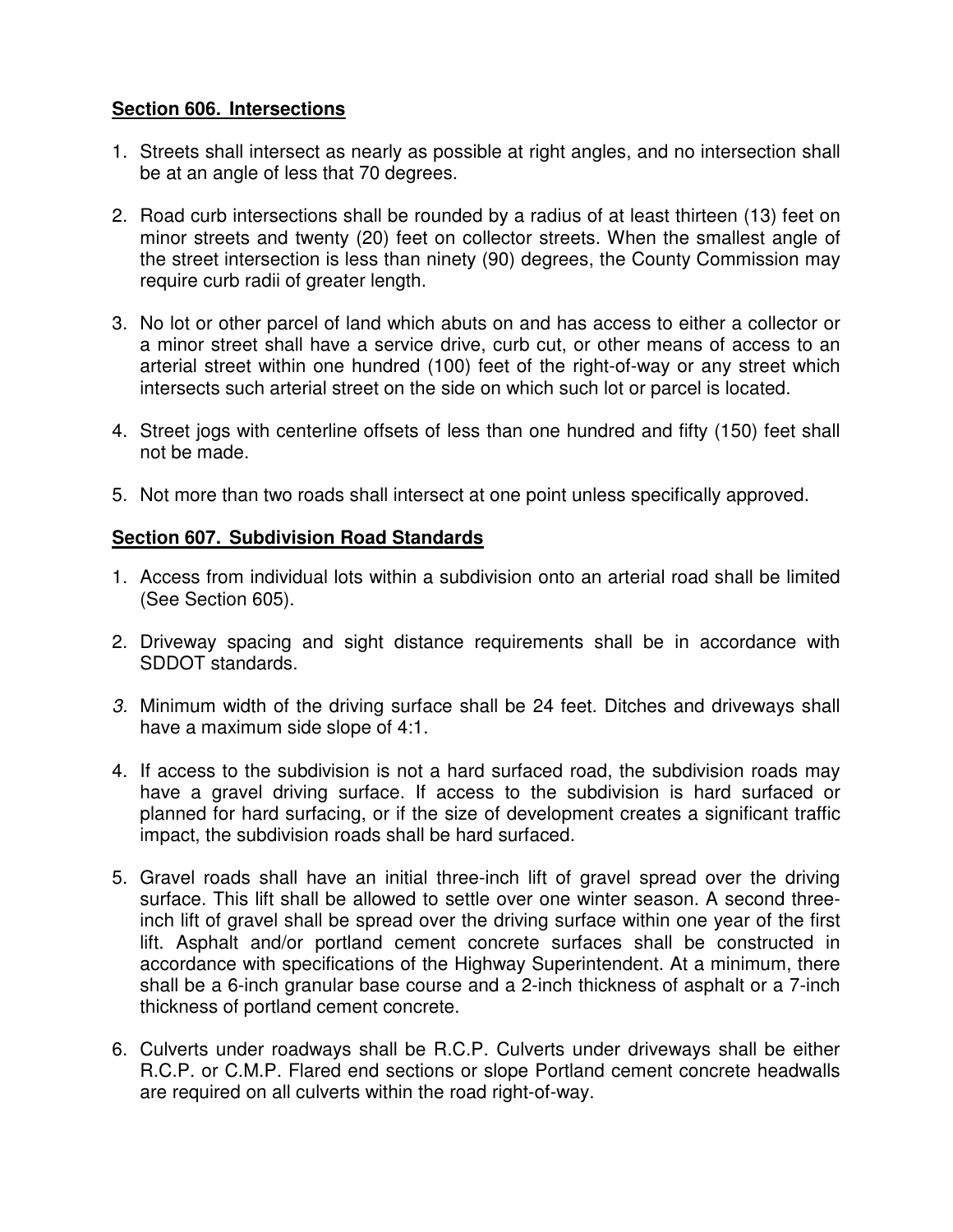- 7. The size of culverts shall be determined by a drainage study for the entire subdivision. The minimum culvert diameter shall be 18 inches.
- 8. A cross slope (crown) shall be provided on all roads at a rate of .04 feet per foot.
- 9. The road ditch shall be at least 3 1/2 feet below the road grade.
- 10.Seeding of ditches and other erosion protection measures shall be employed after grading is completed to minimize erosion.

### **Section 608.Street Grades and Elevations**

1. Street grades shall conform to the following:

| Street Type | <b>Maximum Percent Grade</b> |
|-------------|------------------------------|
| Arterial    |                              |
| Collector   |                              |
| Local       | 1 N                          |

2. Minimum grades of any roadway shall not be less than 0.5 percent unless otherwise approved by the County Commission.

#### **Section 609.Private Streets**

- 1. Private roadways shall be indicated on the plat and shall not be included as part of any required lot area or setback.
- 2. Any private roadway approved by the County shall provide permanent unobstructed access to the area it serves. The erecting of any structure within the private roadway easement which would in any way interfere with the use of such private roadway by the public or any governmental agency will not be permitted.
- 3. Any plat presented for approval which shows a private roadway as a means of access shall provide language in the Owner's Certificate in accordance with Section 802 reserving the private road for permanent unobstructed access to abutting property and establishing private responsibility for maintenance of the roads.
- 4. All road standards specified in Section 607 shall also apply to private roadways.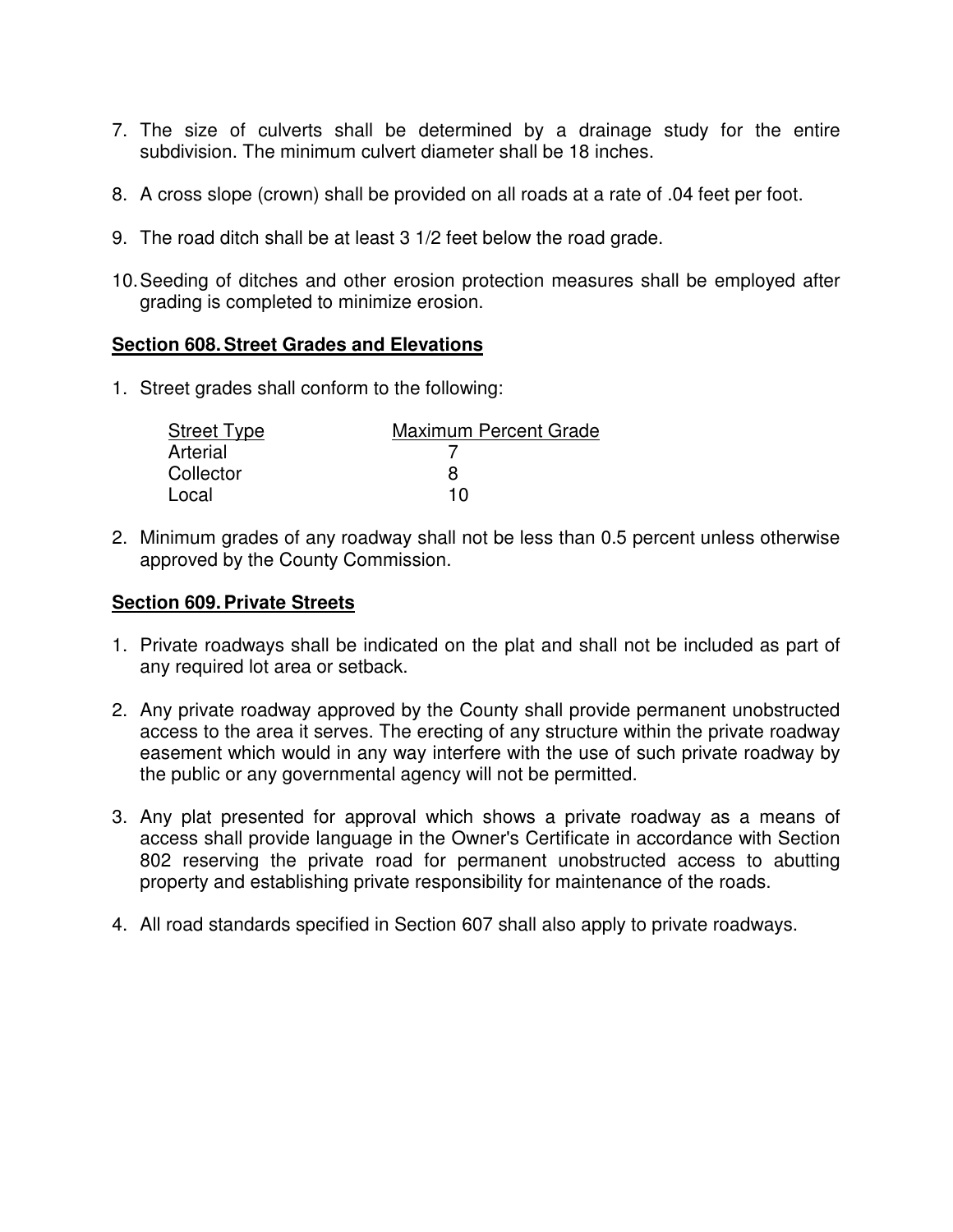# **Section 610. Blocks**

- 1. Length. Block lengths shall generally not exceed thirteen hundred twenty (1,320) feet.
- 2. Width. Blocks shall be wide enough to allow two (2) tiers of lots of minimum depth. However, where this would require lots to front on an arterial street or highway or where topographical conditions or the size of the property prevents two (2) tiers of lots, the County Commission may approve a single tier of lots of minimum depth.

# **Section 611.Lots**

- 1. The lot size, width, depth, shape orientation, and minimum setback lines shall be appropriate for the location of the subdivision and for the type of development and use contemplated.
- 2. Lot dimensions shall conform to the requirements of zoning regulations and the requirements of the South Dakota Department of Environmental Protection.
- 3. Corner lots shall have sufficient extra width to meet the building setback lines established on both the front street and side street.
- 4. Each lot shall abut a dedicated public right-of-way, approved private roadway or have an appropriate easement to a public road.
- 5. Side lot lines shall be substantially at right angles to streets except on curves where they shall be radial.
- 6. Double frontage and reverse frontage lots shall be avoided except where essential to provide separation of residential development from traffic arteries or to overcome specific disadvantages of topography and orientation. Driveways for such lots shall have access only to an interior subdivision road. Where double frontage lots are used, an extra lot depth or width shall be required to provide for an extra setback to offset the impact of higher traffic volumes.
- 7. Minimum lot size required by the zoning regulations shall not include any public right-of-way or private roadway easement.

## **Section 612.Easements**

- 1. Where necessary or advisable the County Commission shall require easements of at least twenty (20) feet in width to be centered along property lines.
- 2. If the County Commission deems it necessary for proper drainage within or through a subdivision, it shall require that a storm water easement or drainage right-of-way be provided.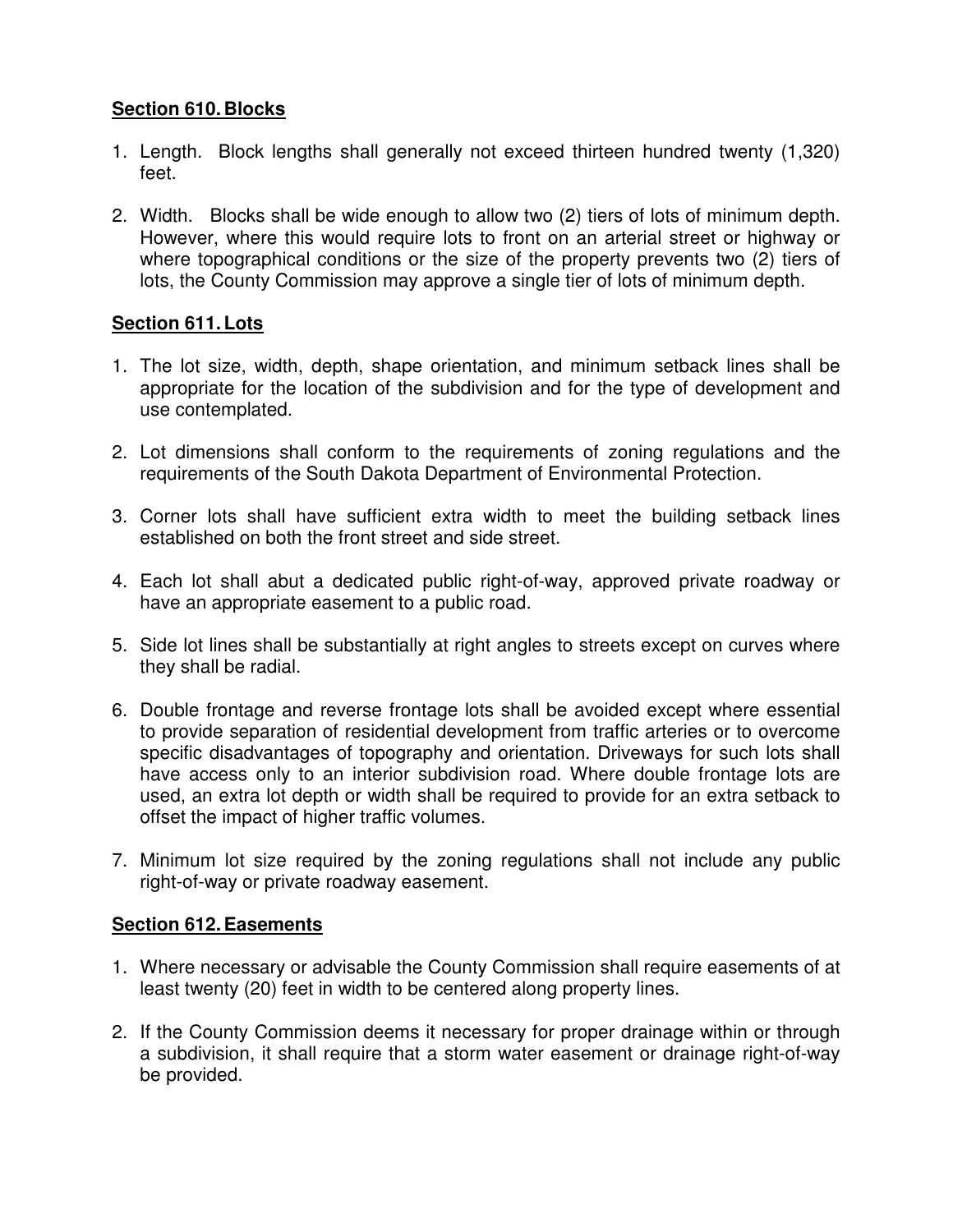- 3. Utility easements shall connect with easements established in adjoining properties. These easements, when approved, shall not thereafter be changed without the approval of the County Commissioners by resolution upon the recommendation of the Planning Commission.
- 4. The property owner whose property is subject to such easements shall be responsible for its maintenance. The property owners shall keep the easement clear of any structure, debris, trees, shrubs or landscaping whatsoever except that lawn grass, which shall be regularly mowed and annual vegetation may be grown thereon, and no permanent fences shall be allowed.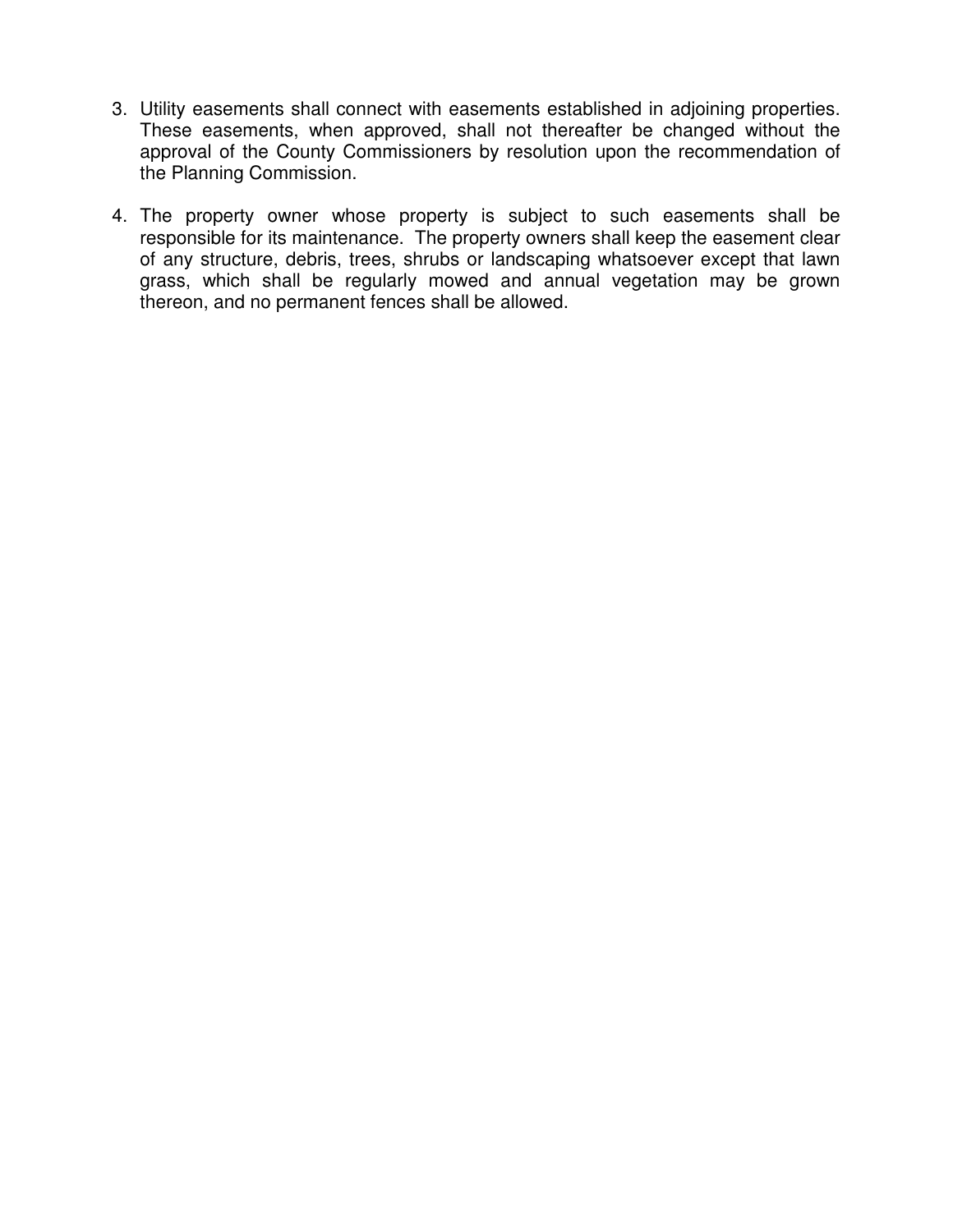# **ARTICLE VII**

### **REQUIRED IMPROVEMENTS PREREQUISITE TO FINAL APPROVAL**

### **Section 701.General**

- 1. The subdivider is required to install or construct the improvements hereinafter described prior to receiving approval of his/her final plat or prior to having released the bonds or other securities which guarantee such required improvements.
- 2. All public and private water mains, sanitary sewers, laterals and storm sewers shall be installed as necessary to prevent the future cutting of pavement of any street, sidewalk, or other requirement pavement.

### **Section 702.Property Markers**

The corners of all lots and the beginning and ending of all curves on property lines shall be accurately marked on the ground with three fourths (3/4) inch diameter iron rods or pipes at least twenty- four (24) inches long.

#### **Section 703.Streets and Alleys**

The subdivider shall provide street pavements, according to Section 603, which shall be designed to carry the expected traffic and which shall be approved by the County Commission.

### **Section 704.Street Signs**

The Subdivider shall pay for the installation of durable street name signs at all intersections, which meet specifications of the County Highway Superintendent (See Section 603.5).

#### **Section 705.Water Supply System**

The subdivider shall install a complete water distribution system adequate for domestic supply and for fire protection needs to serve each lot or tract in every subdivision where connection is to be made immediately to a community or a utility water system in accordance with the Deuel County's design standards and specifications. In subdivisions inside the "PD" Planned Development District where such connection to a system is not to be made immediately, plans shall be prepared for future installation of a water-distribution system to serve each lot or tract.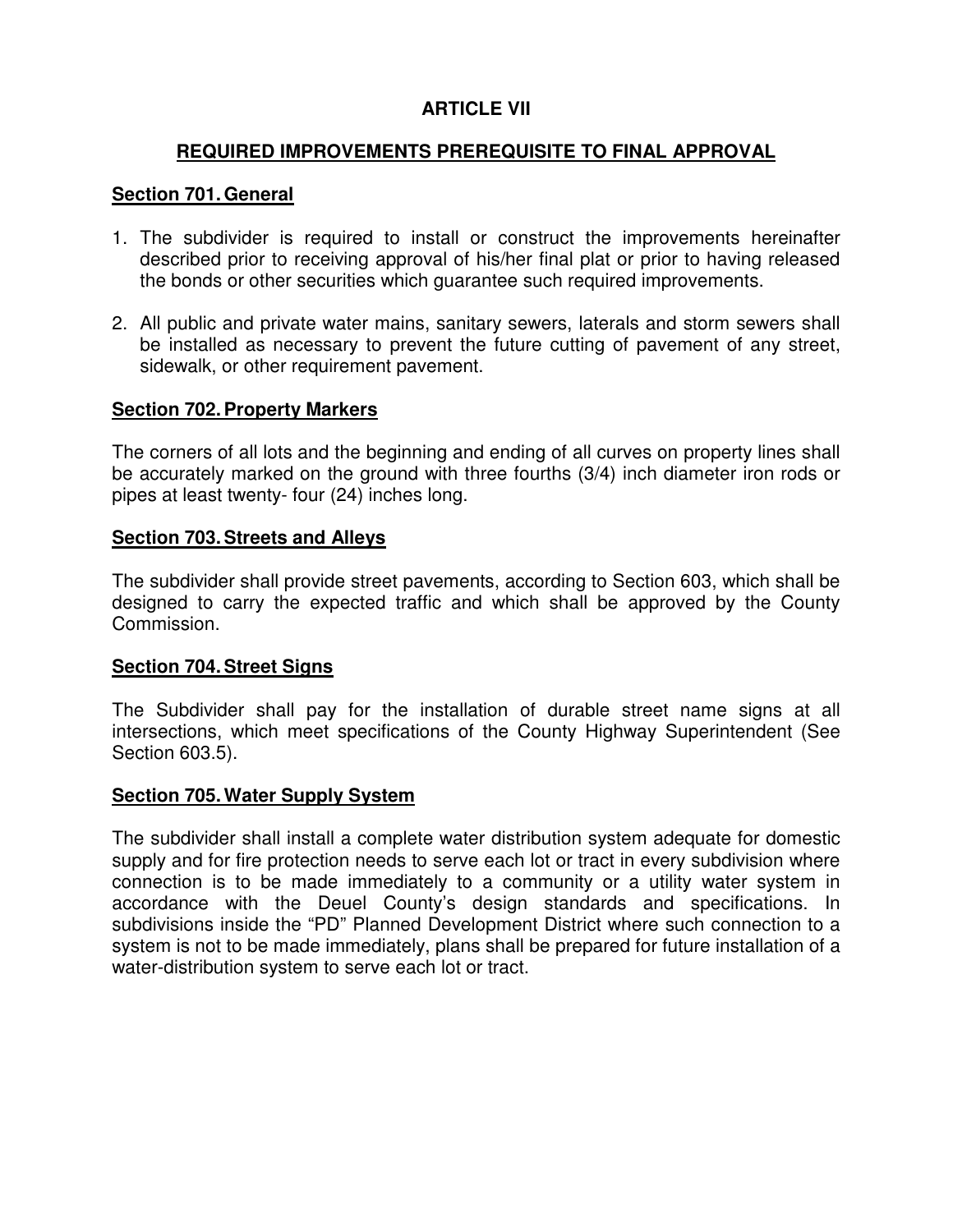## **Section 706.Sanitary Sewers**

The subdivider shall construct a subdivision sewer system to adequately serve each lot and connect the subdivision system to the public system after the County Commission and the South Dakota Department of Environment and Natural Resources has approved the design of the system.

### **Section 707. Grading**

The final grading plan for the subdivision shall be submitted to and approved by the County Commission.

1. Final Site Grading Plan

The grading plans shall show the contours with intervals acceptable to the County Commission. The site-grading plan shall also show the drainage arrows for each lot.

2. Final Road Grading Plan

The road grading plan shall show percent slope for all proposed roads, drainage arrows, and location and size of culverts.

### **Section 708. Drainage Plan**

- 1. All drainage facilities including on-site detention, drainageways, detention ponds and drainage channels shall be shown on the drainage plan and is subject to the approval of the County Commission. The developer may be required to expand the drainage plan to include other properties within the drainage basin when the County determines that the potential exists for impact beyond the development area, both upstream and downstream. The plan shall provide the following information:
	- a. Existing and proposed contour lines and the surface water drainage system, including any major alteration of the existing drainage pattern. Drainageways and detention ponds shall be designed for a 25-year storm occurrence. The contour interval shall be of such detail that the final drainage pattern is adequately illustrated.
	- b. The boundaries of all drainage easements and detention ponds. A maintenance agreement for the upkeep of the detention ponds shall be filed with the plat.
	- c. Individual lot drainage shall be coordinated with the general surface drainage pattern for the area. Drainage shall be designed so as to avoid a concentration of storm drainage water from each lot to adjacent lots.
	- d. Surface water shall not be carried across or around any intersection.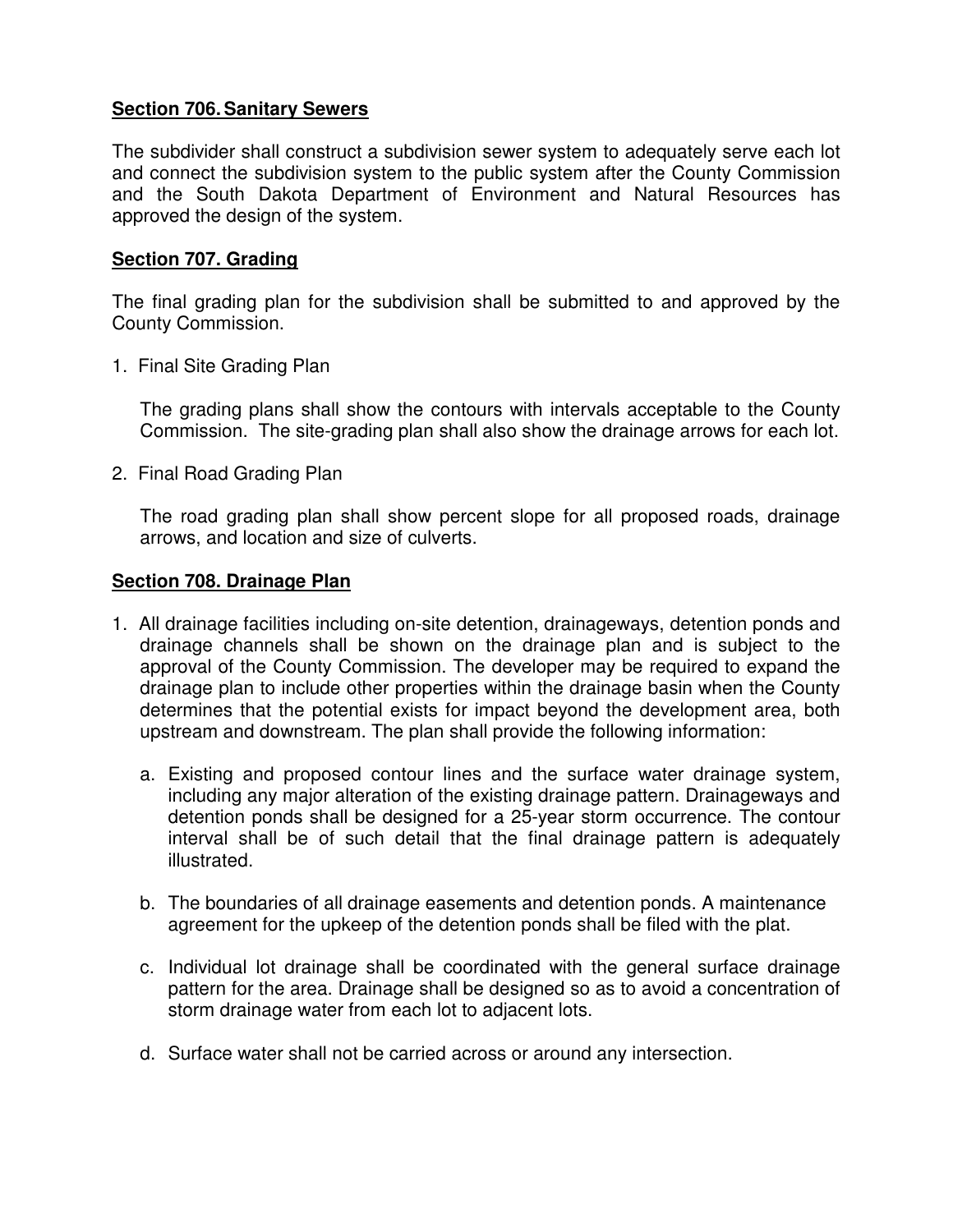- e. Driveways shall not inhibit or restrict the flow of surface water. It shall be the responsibility of each lot owner to install and maintain a culvert under the driveway when construction commences.
- 2. The subdivider shall construct an adequate drainage system, including necessary open ditches, pipes, culverts, intersectional drains, drop inlets, bridges, etc., for the proper drainage of all surface water. Cross drains shall be provided to accommodate all natural water flow and they shall be of sufficient length to permit full width roadways and required slopes.

## **Section 709. Erosion Control Plan**

## **1. Specifications**

Measures used to control erosion on a development site shall, as a minimum, meet the standards and specifications of the Deuel County Conservation District. Stripping of vegetation, regrading and cut and fill operations should be kept to a minimum, as should the amount of land and the duration of exposure. Whenever feasible, development plans should be made in conformance with topography in order to create the least erosion potential. Similarly, as much as possible natural vegetation shall be retained, protected and supplemented. The Administrative Official, with assistance of the Conservation District, shall require any further measures as necessary to prevent erosion on building sites and developments from depositing wastes or sediments on roads or other property.

Every effort shall be made to retain the natural vegetation on all ditches and drainageways. Ditches and drainageways will not be disturbed without the approval of the County Commission.

Erosion control plans shall show:

- a. All proposed land disturbance including areas of excavation, grading, filling, removal, or destruction of topsoil and spreading of earth material.
- b. Provisions for erosion control during construction. Such provisions shall include the sequence of the operations listed above, with an estimated time of exposure. The proposed temporary measures to control erosion will be designed to withstand the two-year rain event and be shown on the plan.

## **2. Existing Features**

Existing natural features which would add value to residential development or to the community as a whole, such as trees, water courses, and similar irreplaceable assets, should be preserved in the design of the subdivision.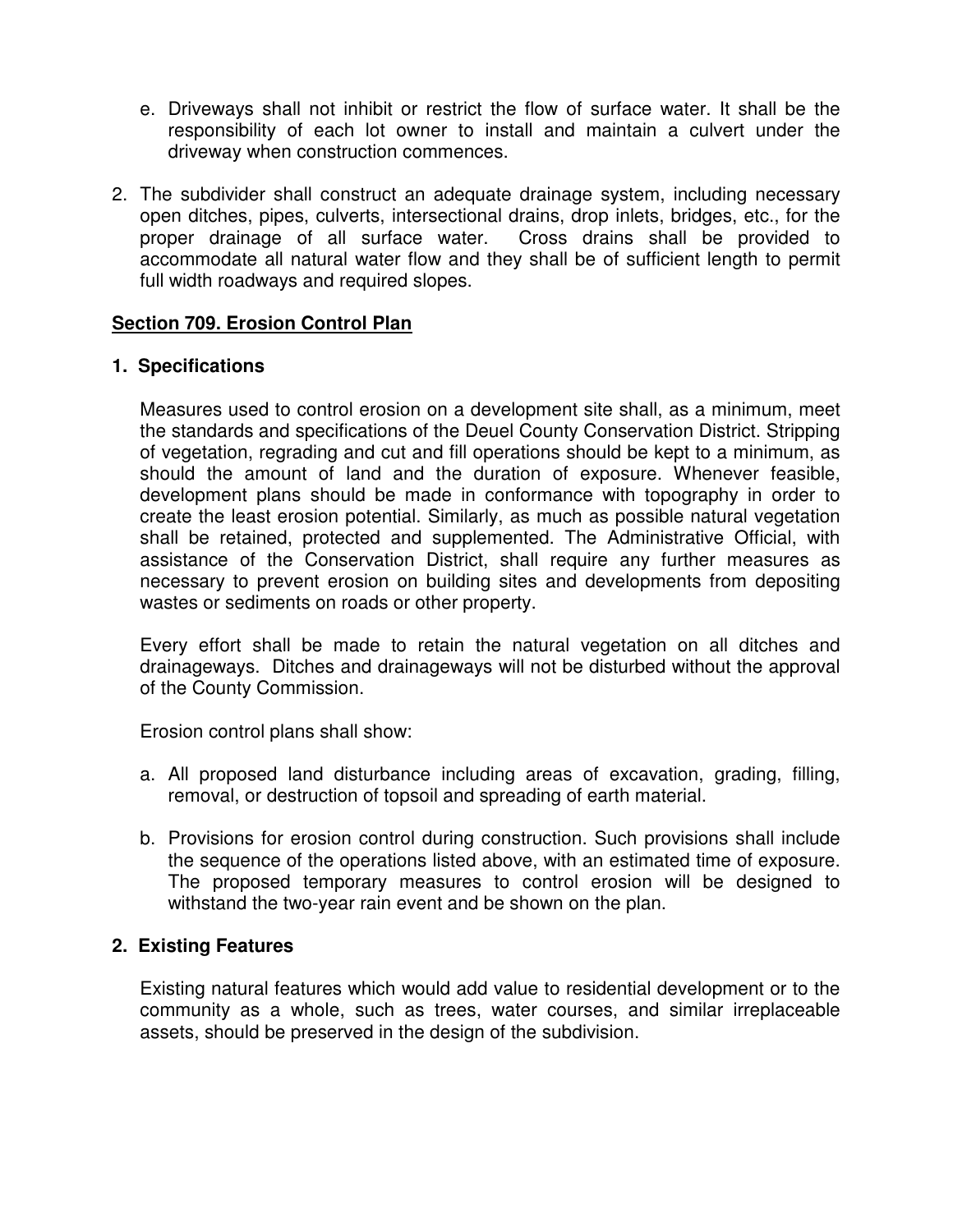# **Section 710. Electric Power and Telephone Service.**

The subdivider shall arrange with the appropriate utility and shall file his request at the earliest feasible date for electric power and telephone service to his subdivision.

### **Section 711. Inspection.**

Each facility constructed in the subdivision shall be designed and installed under inspection of a certified engineer at the cost to the subdivider.

## **Section 712. Payment for Installation of Improvements**

The required improvements to be furnished and installed by the subdivider, which are listed and described, are to be furnished and installed at the sole expense of the subdivider; provided, however, that if any improvement installed within the subdivision will be of substantial benefit to lands beyond the boundaries of the subdivision, provision may be made for causing a portion of the cost of the improvement, representing the benefit to such lands, to be assessed against the same and in such case the subdivider will be required only to pay for such portion of the whole cost of said improvement as will represent the benefit to the property within the subdivision.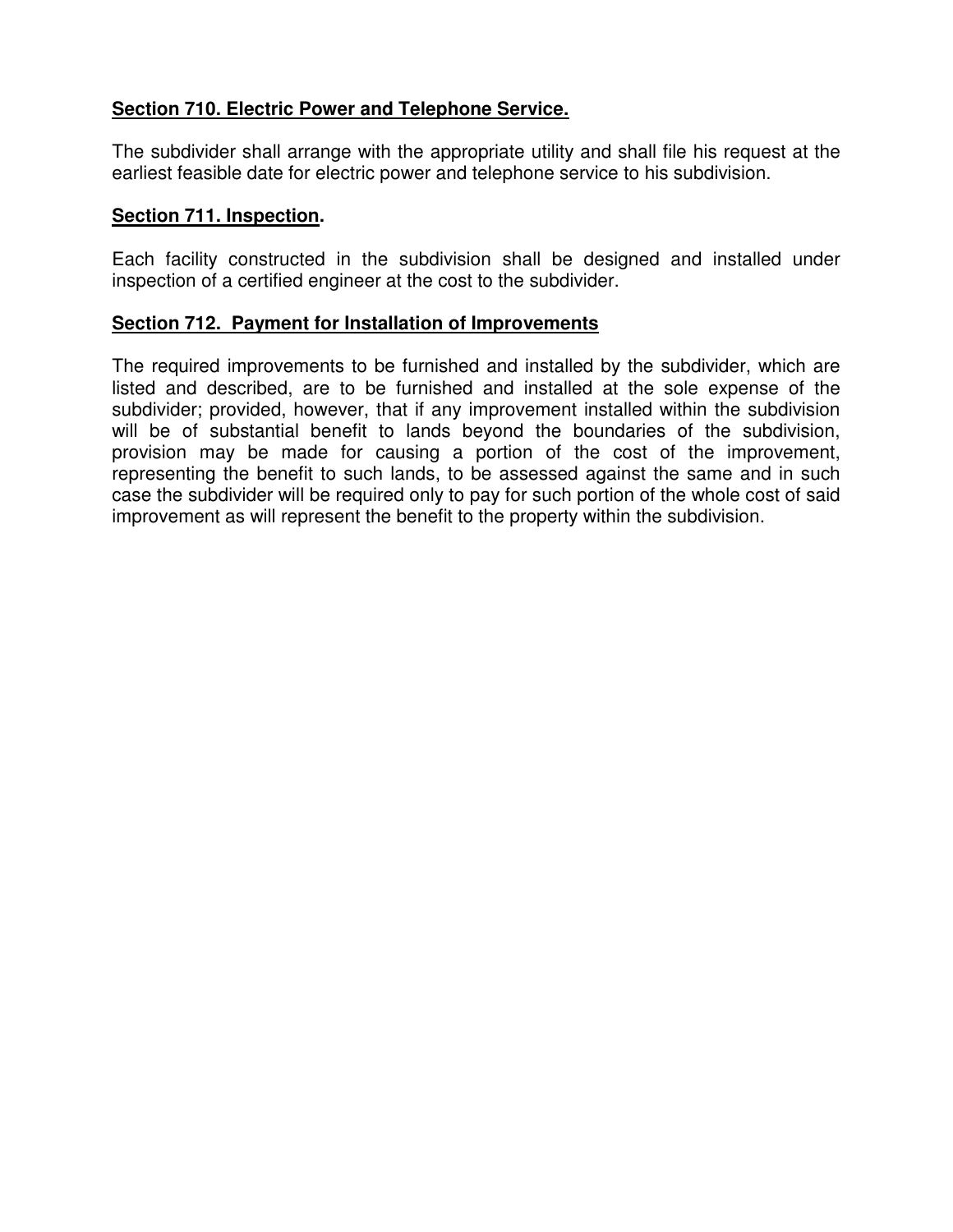# **ARTICLE IX.**

# **CERTIFICATES REQUIRED**

### **Section 801. Certificates for Preliminary plats**

Certificates shall be attached to the preliminary plat in the following form:

## **COUNTY PLANNING COMMISSION APPROVAL**

Approval of the preliminary plat of (Subdivision Name) Addition is hereby granted by the Deuel County Planning Commission on this day of , 20.

Chair, County Planning Commission Deuel County, South Dakota

### **COUNTY COMMISSION APPROVAL**

I hereby certify that the preliminary plat of (Subdivision Name) Addition was duly submitted to the Deuel County Board of County Commissioners, and that after due consideration the Board approved said preliminary plat at its meeting held on the\_\_\_\_ day of \_\_\_\_\_\_\_\_\_\_\_, 20\_\_.

County Auditor Deuel County, South Dakota

### **Section 802 Certificates for Plats and Replats**

Certificates shall be attached to the plat or replat in the following form:

### **COUNTY PLANNING COMMISSION APPROVAL**

Approval of the preliminary plat of (Subdivision Name) Addition is hereby granted by the Deuel County Planning Commission on this day of , 20.

Chair, County Planning Commission Deuel County, South Dakota

### **COUNTY COMMISSION APPROVAL**

I hereby certify that the preliminary plat of (Subdivision Name) Addition was duly submitted to the Deuel County Board of County Commissioners, and that after due consideration the Board approved said preliminary plat at its meeting held on the\_\_\_\_ day of \_\_\_\_\_\_\_\_\_\_\_\_, 20\_\_\_.

County Auditor Deuel County, South Dakota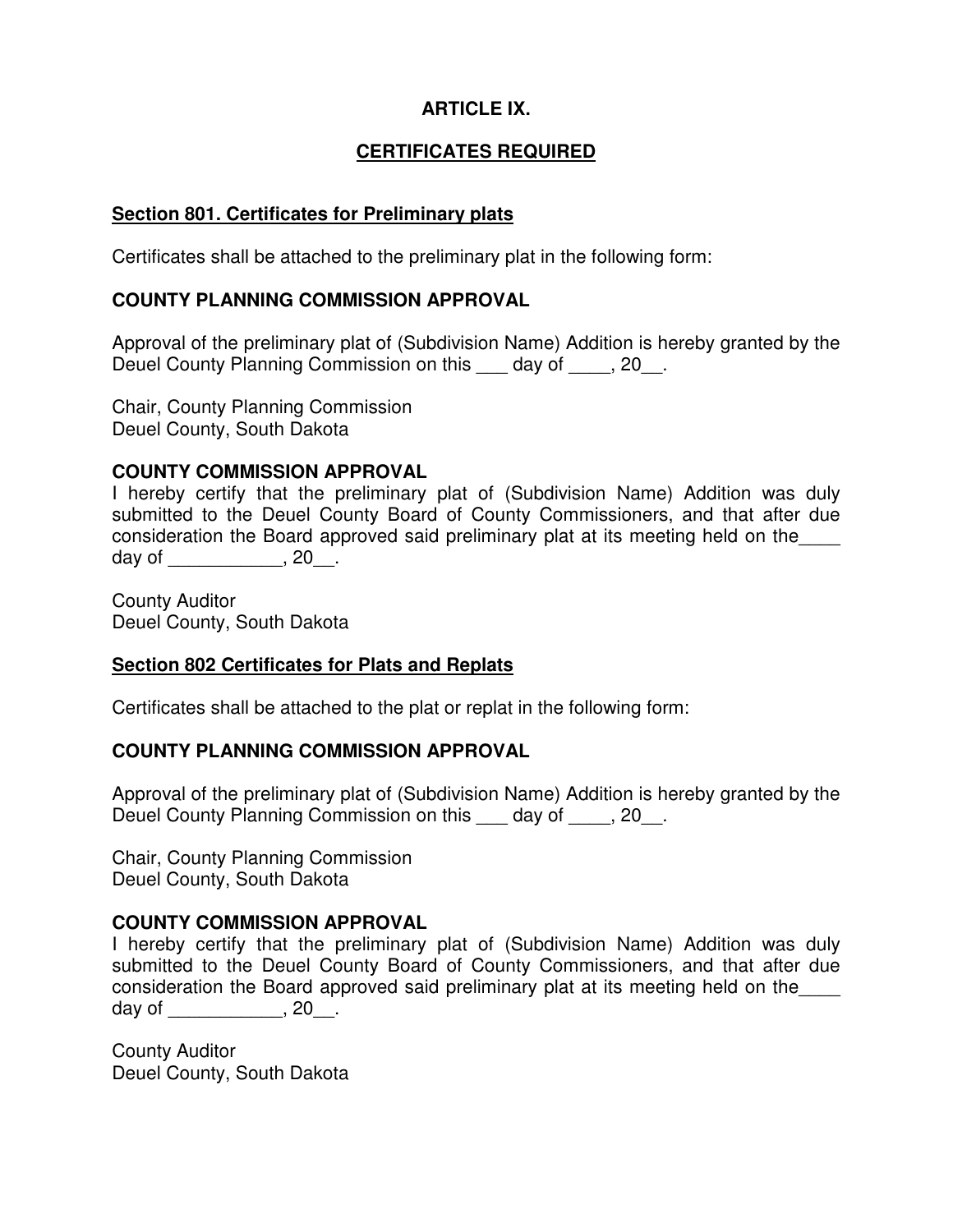## **SURVEYOR'S CERTIFICATE**

I, (Name), a Registered Land Surveyor of the State of South Dakota do hereby certify that I did on or before (Date), survey that parcel of land described as \_\_\_\_\_\_\_\_\_\_\_\_\_\_\_\_\_\_\_\_\_\_\_\_\_\_\_\_\_\_\_\_\_\_\_\_(Legal Description).

Dated this day of , 20. (SEAL) Registered Land Surveyor

## **OWNER'S CERTIFICATE**

We do hereby certify that we are the owners of all land included in the above plat and that said plat has been made at our request and in accordance with our instructions for the purposes (indicated herein), and that the development of this land shall conform to all existing applicable zoning, subdivision and erosion and sediment control regulations. We hereby dedicate to the public for public use forever, the streets, roads, alleys and parks and public grounds, if any, as shown on said plat, including all sewers, culverts, bridges, water distribution lines, sidewalks and other improvements on or under the streets, roads, alleys, parks and public grounds, whether such improvements are shown or not. We also here by grant easements to run with the land for water, drainage, sewer, gas, electric, telephone or other public utility lines or services under, on or over those strips of land designated hereon as easements. If the plat does not include a certificate for Township Acceptance of Road Dedication, include:

We also certify that construction and maintenance, including snow removal, of (name of roads) as shown on said plat shall be provided by (name) in accordance with the covenants filed with the Deuel County Register of Deeds, and said roads shall be kept and preserved at all times in a good condition of repair and maintenance. This shall remain in effect until a public entity accepts the maintenance of said roads.

### **OWNER'S CERTIFICATE FOR PRIVATE MAINTENANCE OF FACILITIES**

We do hereby certify that we are the owners of all land included in the above plat and that said plat has been made at our request and in accordance with our instructions for the purposes (indicated herein), and that the development of this land shall conform to all existing applicable zoning, subdivision and erosion and sediment control regulations. We also certify that ownership and maintenance of streets, roads, and alleys, parks and other open space, drainageways and detention areas, if any, as shown on said plat, and any improvements thereto, shall be provided by the (Name) Homeowners Association except those areas, improvements, or facilities with respect to which an offer of dedication to the public has been accepted by the appropriate public authority. We also hereby grant easements to run with the land for water, drainage, sewer, gas, electric, telephone or other public utility lines or services under, on or over those strips of land designated hereon as easements.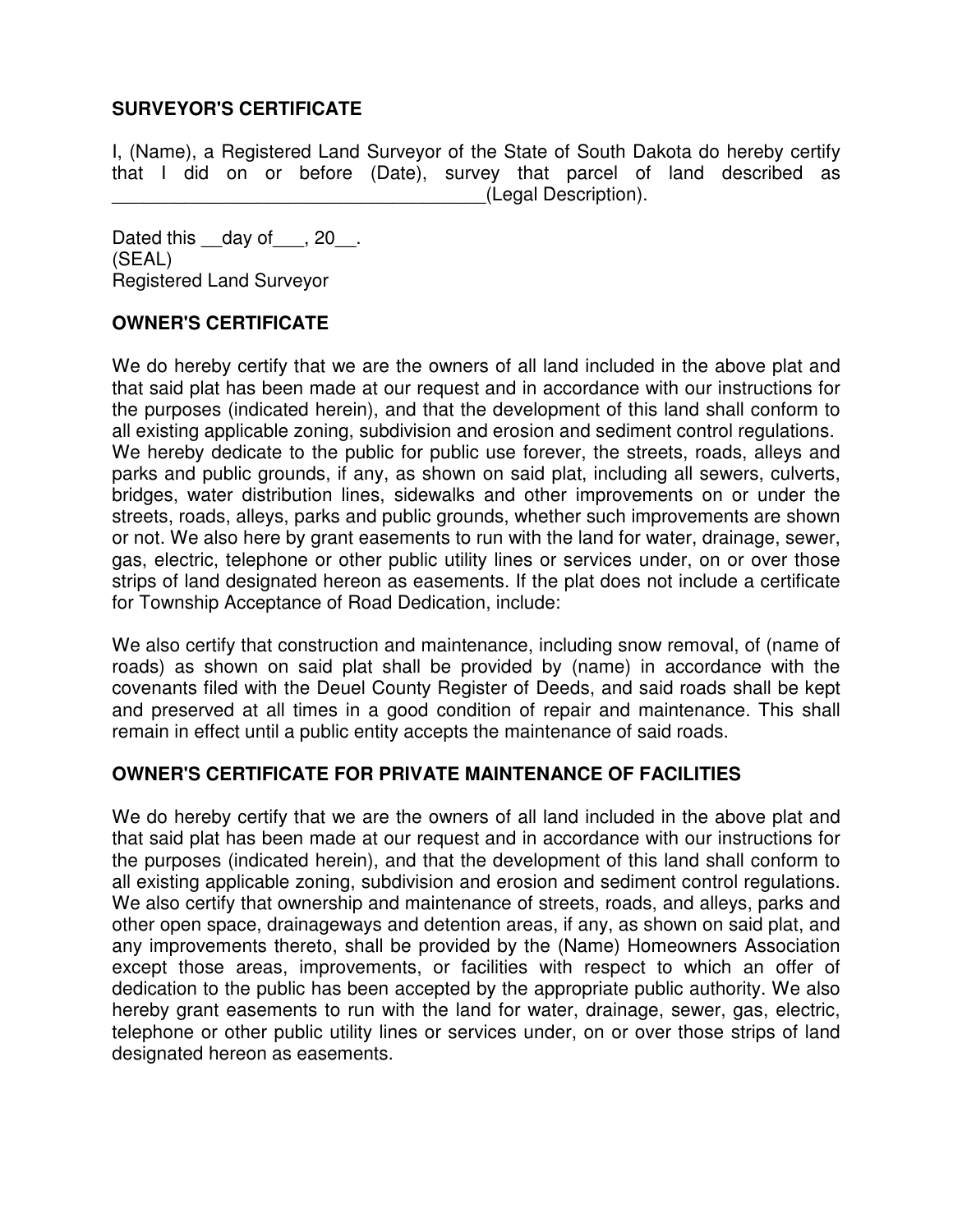If private roadways are shown, include:

I further grant and certify that the roadway(s) shown as (Names of private roads) are private roadways which are hereby reserved as a permanent unobstructed access. Said roadways are for vehicular and pedestrian travel for the purpose of access to the abutting property. It is understood that the Owner, their lessees and assignees have the responsibility with respect to maintaining said private roadway. Said grant is to run with the land. As no dedication to the public is being made of said private roadways, the Owners, their lessees and assignees, of the property platted as (Name of subdivision), shall at their own cost and expense keep and preserve said private roadways at all times in a good condition of repair and maintenance, and clear of snow and other obstructions and neither erect nor permit erection of any improvements of any kind within said private roadways which might interfere in any way with the proper maintenance, use, repair, reconstruction and patrolling of said private roadways. This shall remain in effect until a public entity accepts the roadways as a public dedication. If access easements are shown, include: We further grant and certify that the access easement is hereby created as a perpetual common unobstructed access in favor of the lots abutting on it. The easement is for vehicular and pedestrian travel for the purpose of access to the abutting property. The owner, their lessees and assignees shall maintain the easement area. They shall, at their own expense, keep the easement area in good repair and maintenance and clear of snow and other obstructions. No improvements of any kind may be erected within the easement area which might interfere in any way with the proper maintenance, use, repair, reconstruction and patrolling of the access easement. This covenant shall run with the land.

If the plat is a replat, include:

We further certify that this platting of said described (New subdivision name) does hereby vacate the following platting: (Legal description of old plat) on file at the Register of Deeds Office in Book Page, said plat, hereby vacated, being situated within described (New subdivision name) as surveyed.

State of South Dakota County of Deuel

On this \_\_\_day of\_\_\_, 20\_\_, before me, the undersigned officer, appeared (name), known to be the person whose name is subscribed to the within instrument and acknowledged to me that he/she executed the same for the purposes therein contained.

In witness thereof, I have hereunto set my hand and official seal this day of , 20\_\_.

My commission expires: Notary Public, Deuel County, South Dakota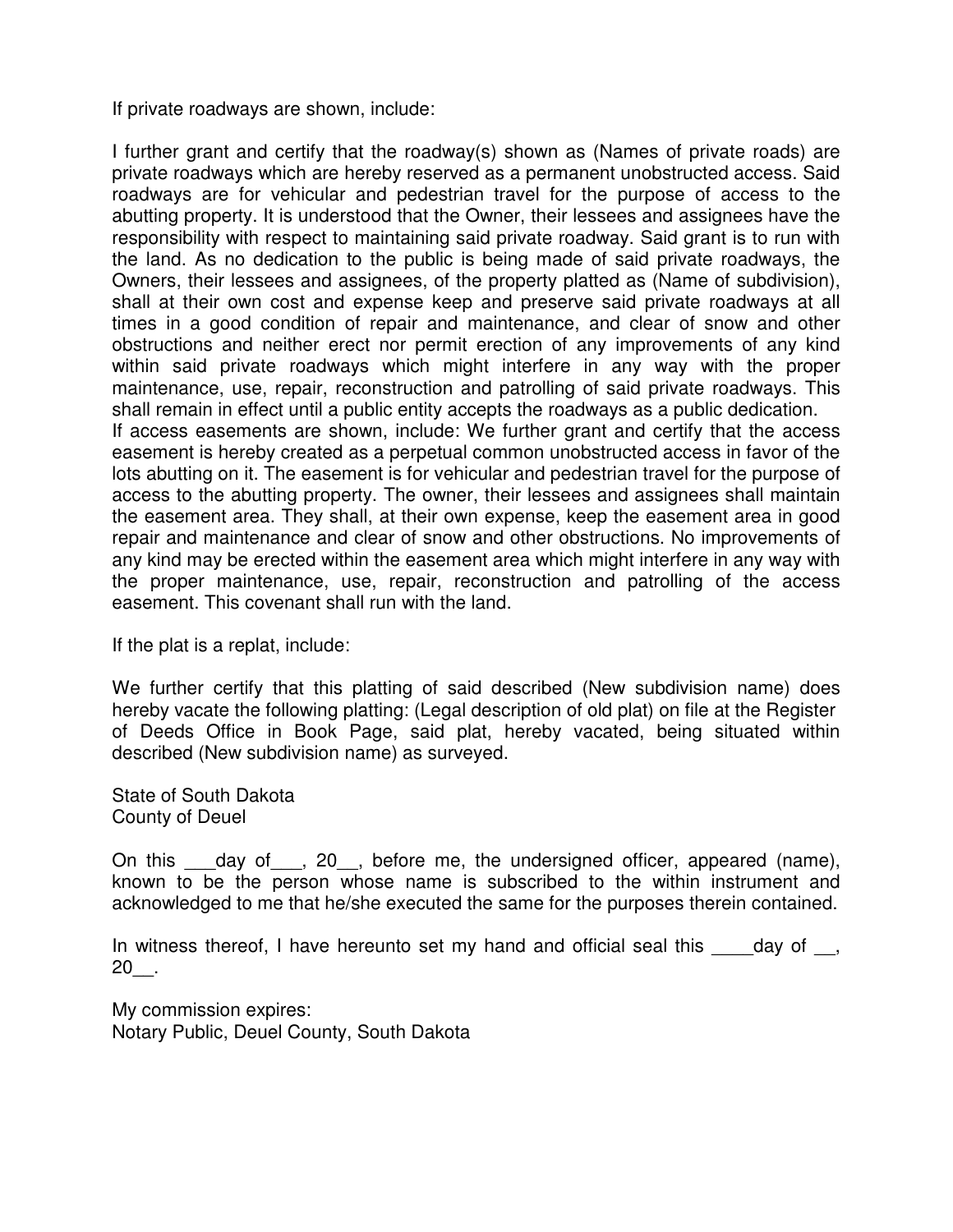# **TOWNSHIP ACCEPTANCE OF ROAD DEDICATION**

I hereby certify that the Board of Supervisors of \_\_\_\_\_\_Township, at an official meeting conducted on the day of, 20, accepted the roads indicated on the plat of (Name of subdivision).

Clerk, Township Deuel County, South Dakota

## **COUNTY AUDITOR CERTIFICATE**

I do hereby certify that the above certificate of approval is true and correct including the signature thereon.

Dated this \_\_\_\_ day of \_\_\_\_\_\_\_\_, 20\_\_. County Auditor Deuel County, South Dakota

## **DIRECTOR OF EQUALIZATION**

I, the Director of Equalization of Deuel County, South Dakota, do hereby certify that a copy of the above plat has been filed in my office.

Director of Equalization Deuel County, South Dakota

### **COUNTY TREASURER'S CERTIFICATE**

I, Treasurer of Deuel County, South Dakota, hereby certify that all taxes, which are liens upon any land shown in the above plat, as shown by the records of my office, have been paid in full.

Treasurer, Deuel County, South Dakota

### **REGISTER OF DEEDS**

Filed for record this day of, 20, at O'clock, M., and recorded in Envelope.

Register of Deeds, Deuel County, South Dakota

### **SOUTH DAKOTA DEPARTMENT OF TRANSPORTATION CERTIFICATE**

I, the South Dakota Department of Transportation Area Engineer, hereby certify that the owner of the parcel of land described on this plat has received an access permit and the proposed access to an abutting state highway does meet the requirements of the State of South Dakota.

South Dakota Department of Transportation Area Engineer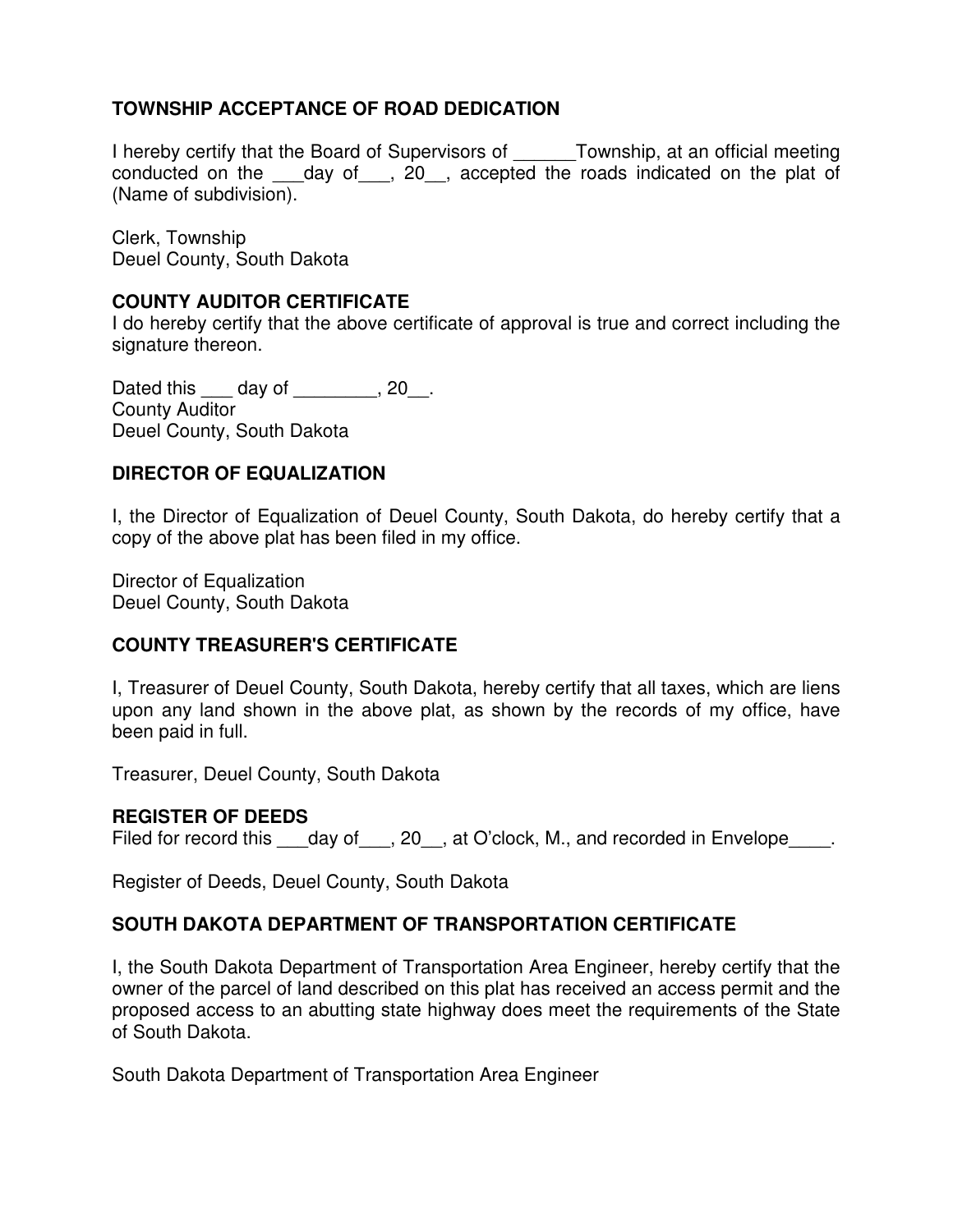## **ARTICLE IX.**

### **DEFINITIONS**

Administrative Official – The duly designated administrative official(s) of the Deuel County with the charge of enforcing the subdivision ordinance.

 $\Delta$ lley – A minor public way having a narrow right-of-way and affording a secondary means of access to abutting properties.

Auditor - The duly elected Auditor of the Deuel County.

County Commission - The duly elected County Commission of the Deuel County.

Comprehensive/Development Plan – Any legally adopted part or element of the Comprehensive/Development Plan of Deuel County. This may include but is not limited to: Zoning Ordinance, Subdivision Ordinance, Community Facilities Plan, Major Street Plan, Capital Improvements Program, and Comprehensive Land Use Plan.

Easement – A right to land generally established in a real estate deed or on a recorded plat to permit the use of land by the public, a corporation, or particular persons for specified uses.

Engineer – The duly designated engineer acting on behalf of the County Commission.

Final Plat  $-$  A plat of a tract of land, which meets the requirements of these regulations and is in form for recording in the office of the Deuel County Register of Deeds.

Lot – A parcel of land intended for transfer of ownership or for building development.

Major Street Plan – The Major Street Plan adopted as an element of the Comprehensive/Development Plan.

Planning and Zoning Commission – The Deuel County Planning and Zoning Commission.

Preliminary plat - The map or maps of a proposed subdivision and specified supporting materials, drawn and submitted in accordance with the requirements of this ordinance, to permit the evaluation of the proposal prior to detailed engineering and design.

Register of Deeds – The duly designated Register of Deeds of Deuel County.

Sketch Plan – The sketch map or maps of a proposed subdivision, drawn and submitted in accordance with the requirements of this ordinance, to evaluate feasibility and design characteristics at an early stage in the planning.